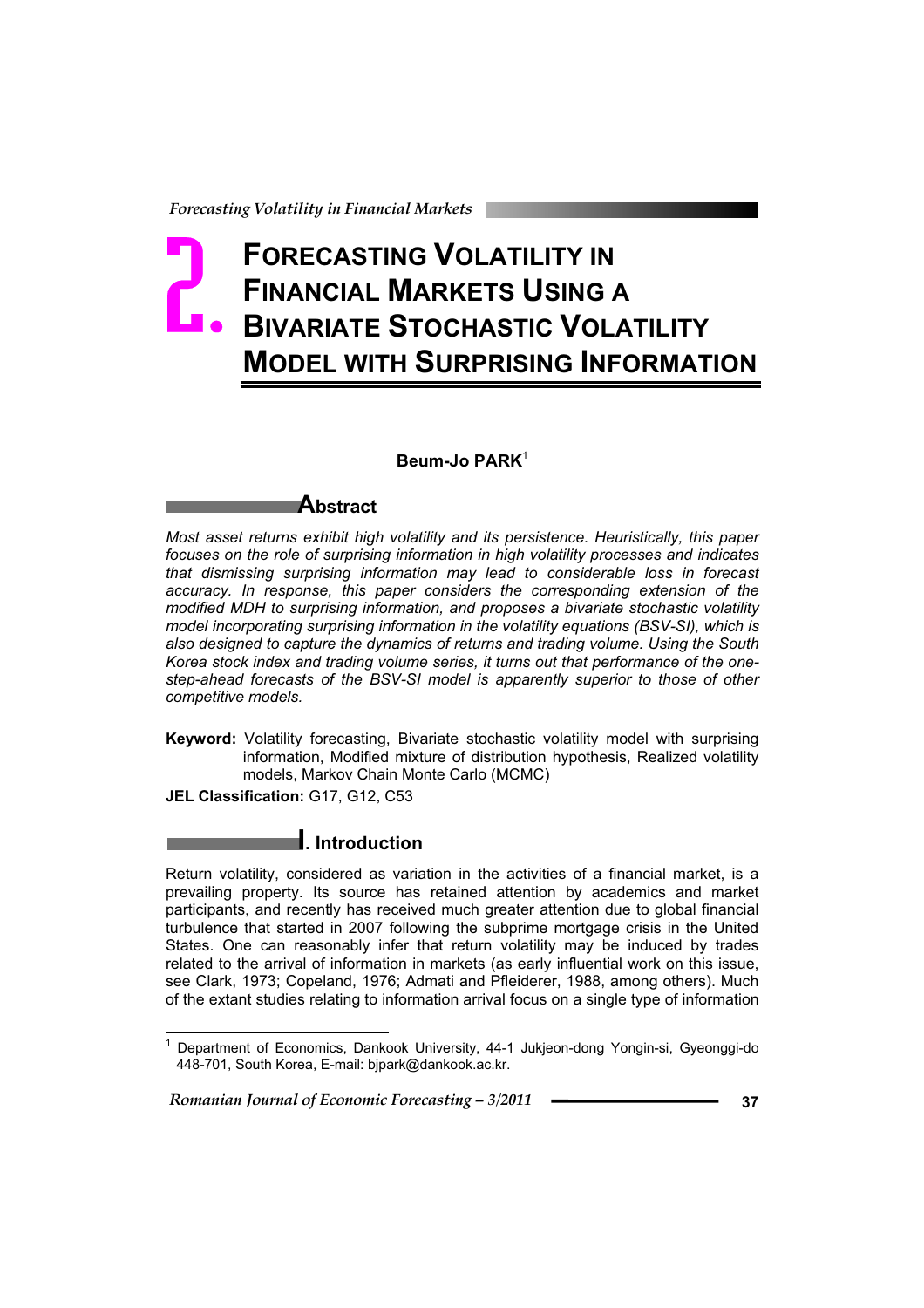# *Institute for Economic Forecasting*

such as public information. Andersen (1996), however, indicates that there are two or more types of information arrival each of which has a different effect on trading volume and volatility persistence. In particular, Park (2010) has lately advocated decomposing information into surprising and general information to account more accurately for this aspect of the relationship between volatility and trading volume<sup>2</sup>. Employing the Mixture of Distribution Hypothesis (MDH), Park (2010) theoretically demonstrates that, in contrast with general information, surprising information could give rise to a weak or even negative correlation between volatility and trading volume. His empirical findings with high frequency data also substantially support the different role of surprising information in a foreign exchange market.

In the spirit of Andersen (1996) and Park (2010), this paper highlights the effect of surprising information on volatility processes and forecasting performance. If surprising information is neglected, volatility models might be misspecified and lead to poor out-of-sample forecasts because exceptionally high volatility and its persistence caused by surprising information can give rise to a substantial overshooting in forecasting volatility. Therefore, this study is valuable in that none of previous studies focus on the crucial role of surprising information in predicting future volatility.

This paper also contributes to feasible extension of the modified MDH by Andersen, (1996), and corroborates the Park's (2010) idea of the negative effect of surprising information on the relationship between volatility and trading volume. Furthermore, to detect the unobservable surprising information, this paper suggests a reliable method based on the extension of Khmaladze's approach to quantile regression setting (Koenker and Xiao, 2002) in place of the method that uses a quantile regression of realized volatility (Andersen et al., 2003) on trading volumes<sup>3</sup>. The method based on Khmaladze's approach is derived from the intuition that when surprising information arrives in markets, the trading volume variable may alter the location and shape of the conditional distribution of realized volatility at any upper quantile because the influence of surprising information on the relation between return volatility and trading volume may be different from that of general information.

Forecasting volatility has received a great deal of concern from researchers as well as financial market participants because it provides a decisive key to risk management, the pricing of derivative securities, and portfolio optimization. Although the generalized autoregressive conditional heteroskedasticity (GARCH) models (Bollerslev, 1986) have been extensively used to model and forecast time-varying volatility, they have an obvious disadvantage in that current variance in the models is a deterministic function of past information. Realistically, however, volatility also depends on unconsidered factors and should still contain some random components. A more heuristic approach

 2 According to Park (2010), surprising information is closely related to announcement surprise (or news) that is widely recognized in existing literature (e.g. Andersen et al., 2003). More precisely, however, it shall be defined as information that is unanticipated and leads to large market changes in terms of prices and volatility. Examples include news of the 9/11 terror attack on the U.S., a North Korean nuclear test, the breathtaking collapse of investment bank Bear Stearns (3/19/08), and the Federal Open Market Committee's decision, contrary to

market expectations, to decrease the target for the federal funds rates.<br><sup>3</sup> As researched by Lanne (2007), separate modeling for the detection of surprising information in this study could help improving forecast accuracy.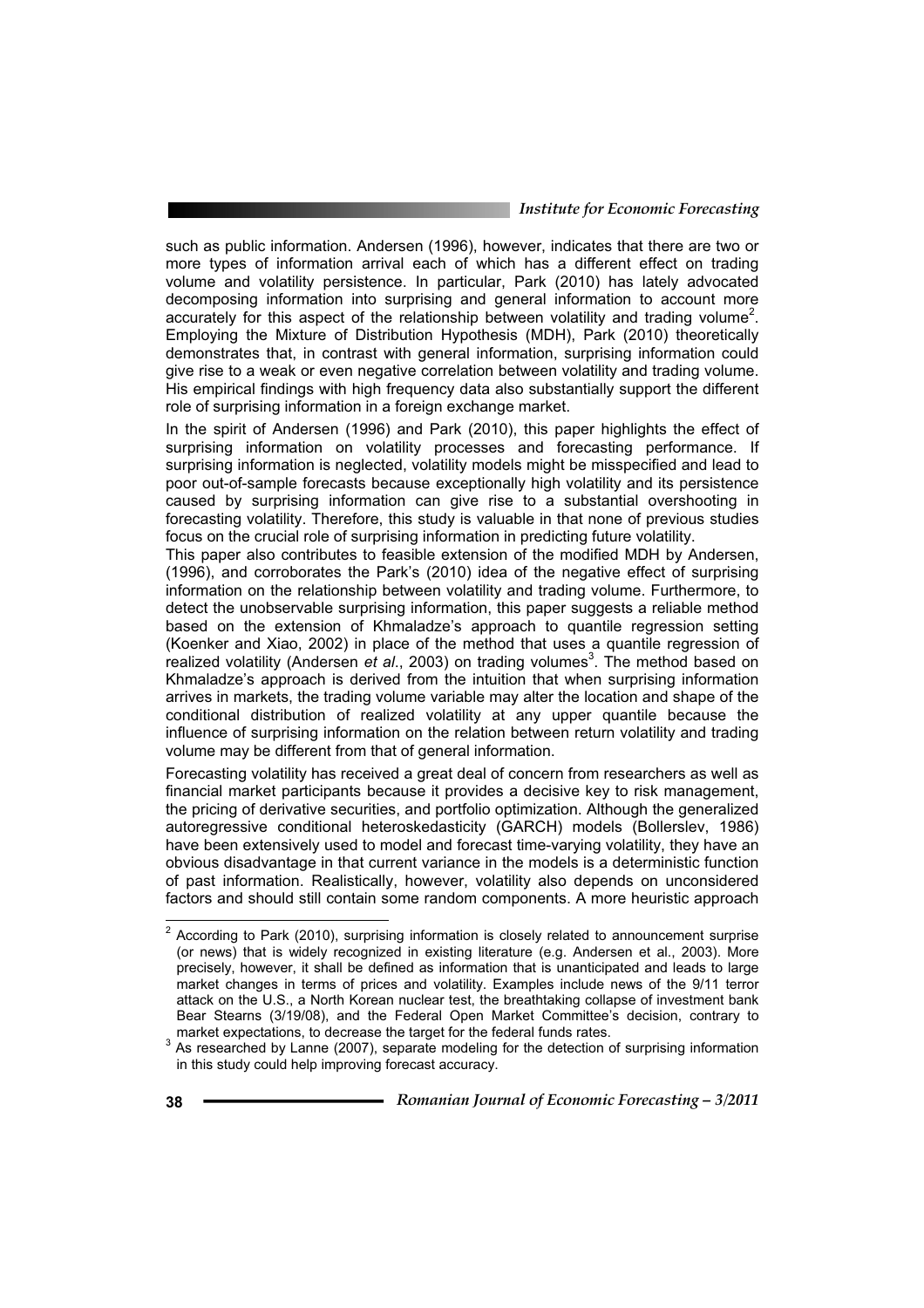to modeling time-varying volatility is a stochastic volatility (SV) model (Taylor, 1986 and Harvey *et al*., 1994) in which the variance contains an unobserved component following a particular stochastic process. As expected, empirical results demonstrating the superior forecasting performance of several SV models are reported by Heynen and Kat (1994), Alizadeh *et al*. (2002), Sadorsky (2005), among others.

On the other hand, an important information source for volatility prediction is found in trading volume which is viewed as a proxy for the rate of information flow to the stock market and thus contemporaneously correlated with price changes (see e.g., Lamoureux and Lastrapes, 1990; Andersen, 1996; Liesenfeld, 2001). Nonetheless, as in the study by Lamoureux and Lastrapes (1990), entering contemporaneous volume into the volatility equation of an univariate model suffers from a possible simultaneity bias, induced by treating trading volume as an exogenous variable.

Overall, both surprising information and the sharing of information indicated by trading volume play important roles. This paper therefore proposes a bivariate stochastic volatility model incorporating surprising information in the volatility equations (BSV- $SI)^4$ , which captures the dynamics of returns and trading volume, and gives rise to improvement in the performance of measuring and forecasting volatility. This model is intuitively attractive but seems to be empirically challenging because it has no closed form, and hence cannot be estimated directly by classical parameter estimation like maximum likelihood estimation. Fortunately, several estimation methods are now available due to recent increasing computational power (see Ghysels *et al*., 1996, for reviews of the related literature). In particular, Monte Carlo integration using Markov Chain (MCMC) (Jacquier *et al*., 1994) provides an efficient estimation method for the model.

In this paper we also investigate whether the forecasting performance of the BSV-SI model provides significant improvement in general forecast evaluation criteria over several SV models (a simple stochastic autoregressive volatility model, a SV with jumps model and a volume-augmented SV model) and historical volatility models with realized volatility (an autoregressive model for the realized volatility (AR-RV) and a heterogeneous autoregressive model for the realized volatility (HAR-RV) (Müller et al., 1997; Corsi, 2004)<sup>5</sup>). The empirical investigation is for the South Korean stock index (KOSPI) and trading volume series for 1071 trading days in the period January 2, 2004 to April 30, 2008. Five-minute frequency data is used to compute realized

 4 If some jumps are caused by surprising information, the BSV-SI model seems to be closely linked to a stochastic volatility with jumps model. In contrast to the stochastic volatility with jumps model, however, it does not require unrealistic assumptions of jump specification (e.g., Eraker et al., 2003; Maheu and McCurdy 2004) and can consider the dynamic role of volumes as a proxy for the rate of information flow in volatility. More importantly, surprising information in the model reflects not only jump components but also volatility persistence.

in the model reflects not only jump components but also volatility persistence.<br><sup>5</sup> Although no volatility-forecasting model always dominates over other alternatives, recent literature (Andersen et al., 2003, 2004 among others) shows that even simple models of realized volatility tend to be superior to the standard volatility-forecasting models in out-ofsample forecasting. Further, a HAR-RV model is known to efficiently account for long-memory effect and to have substantially good performance in volatility forecasting. In response, here, the BSV-SI model is compared with the AR-RV and HAR-RV models, which are regarded as some of the competitive ones.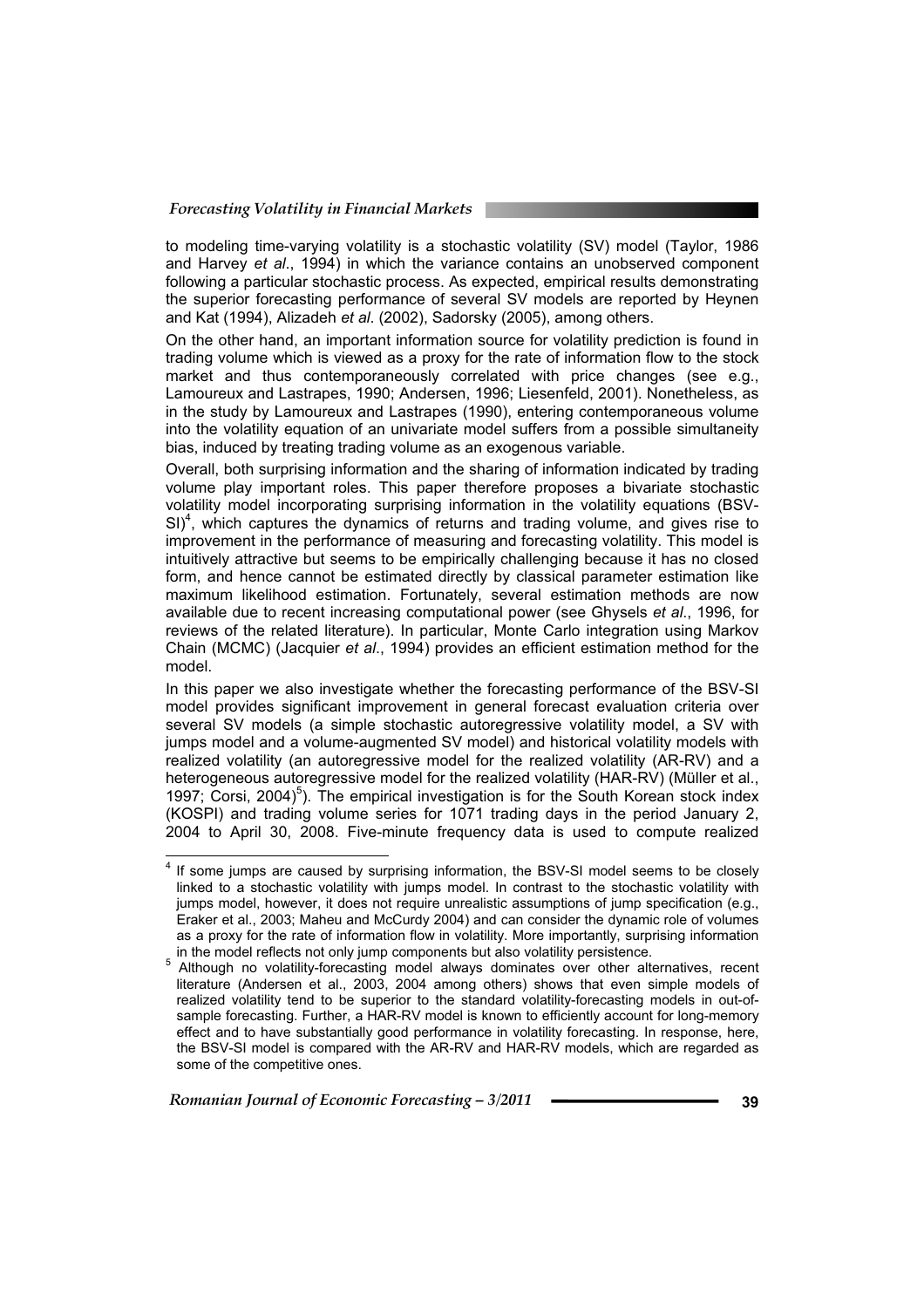volatility. The performance of out-of-sample forecasting of the models was evaluated by calculating one-step-ahead volatility forecasts over the 5-, 10-, 20- and 50-day horizons.

The remainder of the paper is organized as follows. The next section briefly describes the theoretical framework with surprising information. The third section presents the BSV-SI model and suggests a method based on Khmaladze's approach to detect unobservable surprising information. Using high frequency and daily data of KOSPI index and trading volume, the fourth section provides an empirical illustration that the out-of-sample volatility forecasts of the BSV-SI model are apparently superior to those of other competitive SV models. The final section summarizes the paper, and offers some concluding remarks.

## **2. The theoretical framework with surprising information**

#### *2.1 The effect of surprising information on the volatility-volume relationship*

In this section, in order to derive a bivariate mixture model for surprising information, we briefly extend the MDH that is modified by Andersen (1996) based on the theoretical framework of Glosten and Milgrom (1985). For convenience, we adopt the basic setting of Andersen's (1996) sequential trade model. It is assumed that each private information arrival induces a price discovery phase followed by an equilibrium phase. In his sequential trade model, therefore, each private information arrival is likely to generate trading by the informed traders, leading to price change, but noise trading is assumed to have no influence on price change because noise trades carry no information. On the basis of the market microstructure theory, however, this assumption seems to be too restrictive to derive the exact relationship between volatility and trading volume so that it is relaxed in this paper.

x *The Return Process:* For the large number of information arrivals, and under weak regularity conditions, Andersen (1996) postulates that daily returns are conditionally normal with mean zero and variances that reflect the intensity of information arrivals,  $K_t$ :

$$
r_t \mid K_t \sim N(0, \sigma^2 K_t) \tag{2.1}
$$

where:  $r_i$  is the continuously compounded return,  $\sigma^2$  is a variance of random return.

This specification represents that return volatility is driven by the temporal property of the information flow. By contrast, Park (2010) argues more reasonably that return volatility depends on not only the intensity of information arrivals but the type of information: general and surprising information. It is clear that surprising information flow tends to result in higher return volatility than general information flow. Convincingly, the validity of the additional randomness associated with surprising information is supported by empirical features in financial markets such as fat tails and excess kurtosis in the distribution of returns.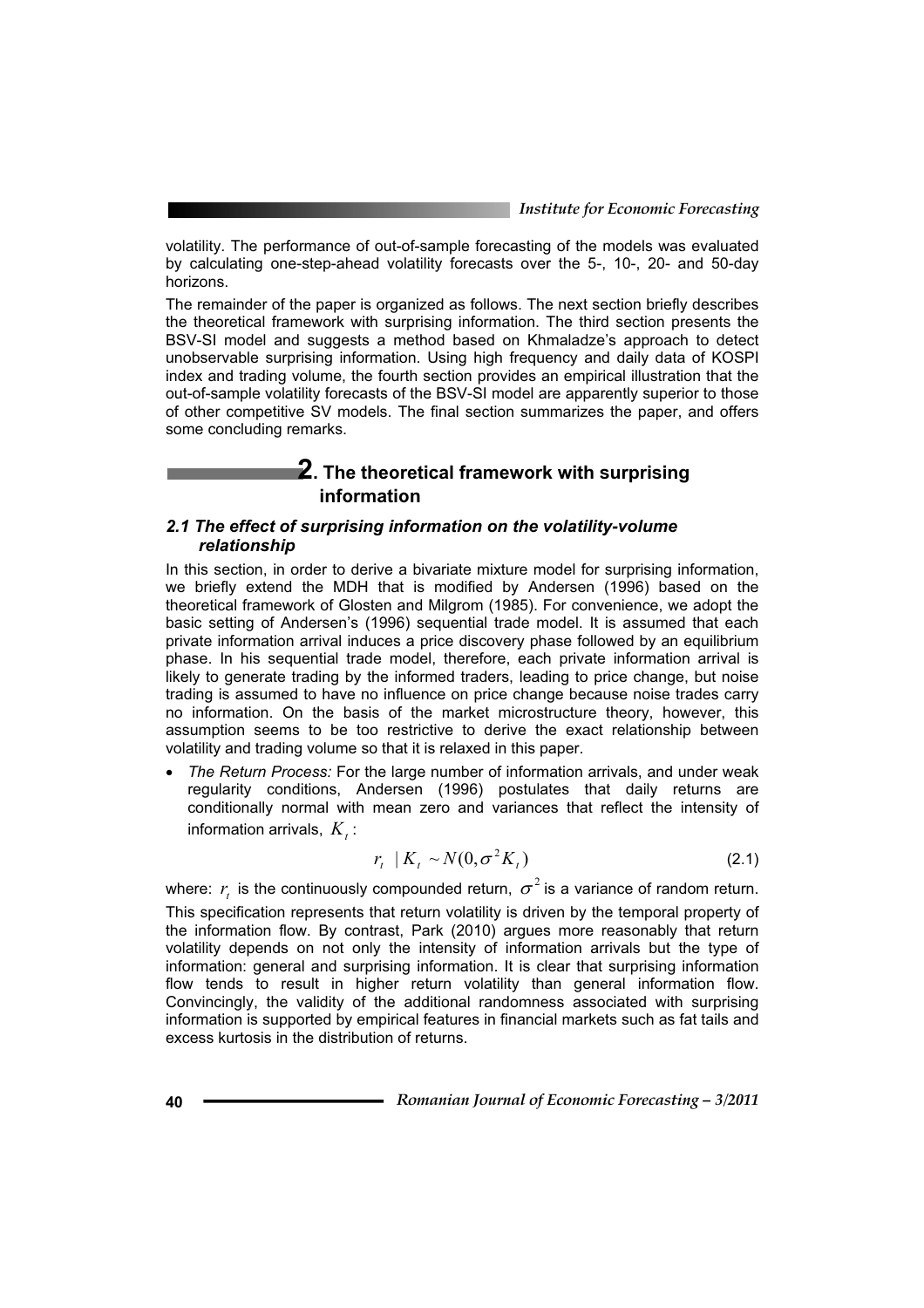x *The Trading Volume Process:* According to Andersen (1996), information arrival induces trades so that price and trading volume are jointly determined by the information flow. In period *t*, the trading volume ( $\mathcal{V}$ ) consists of informed and noise components:

$$
\mathbf{V}_i = \mathbf{V}_i^{\mathcal{I}} + \mathbf{V}_i^{\mathcal{N}} \tag{2.2}
$$

where: each trading component is dictated by a Poisson arrival process with an arrival intensity. That is, noise component  $(\mathbf{v}, \mathbf{v})$  is governed by a stochastic process with a constant mean intensity of  $m_0$  per day, and informed component ( $v_i^j$ ) by a stochastic process with an inconstant mean intensity of  $m_1K_t$ . Combining the expressions for the informed and noise components, daily volume has the following Poisson distribution:

$$
\mathbf{V}_i \mid K_t \sim c \cdot Po(\mathbf{m}_0 + \mathbf{m}_1 K_t)
$$
\n(2.3)

where *c* is a scaling parameter.

Surprising Information and the Volatility-Volume Relationship: To look into the effect of surprising information on the volatility-volume relationship, we can consider the covariance between squared returns and trading volume in the system of joint return and trading volume distribution. In Andersen's (1996) framework, the covariance is given by

$$
Cov(Rt2, \mathbf{V}t) = Cov(Rt2, \mathbf{V}t3) + Cov(Rt2, \mathbf{V}t3)
$$
 (2.4)

where:  $\text{Cov}(R_{\text{t}}^2, \pmb{\mathcal{V}}_{\text{t}}^{\jmath})$  is equal to  $c \text{ } \pmb{m}_1 \text{Var}(K_{\text{t}})$  , and  $\text{Cov}(R_{\text{t}}^2, \pmb{\mathcal{V}}_{\text{t}}^{\jmath})$  is assumed to be zero. That is, Andersen (1996) does not allow for the effect of noise trading on return volatility. According to the market microstructure theory, however, this assumption is quite unrealistic. Some studies (see, e.g., Kyle 1985; Easley *et al*., 1996) state that noise trading is inversely related to return volatility due to a positive effect of noise trading on the depth of the market. On the other hand, surprising information is likely to result in a reduction in the level of disagreement between noise traders about the price change, which is caused by noise traders' nearly unanimous reaction to the surprising information. Thus, surprising information, even associated with high volatility, may reduce noise trading. In this context, this paper suggests an intuition that surprising information, leading to negative  $\mathrm{Cov}(R_{\mathrm{t}}^2, \bm{\mathit{V}}_{\!t}^{\mathcal{N}})$  , may cause the relationship between volatility and trading volume to be ambiguous or negative, which is consistent with Park's (2010) theoretical result. We next turn to detect surprising information empirically. Following this detection, we can indirectly verify that the effect of surprising information on the volatility-volume relationship contrasts with that of general information.

#### *2.2 A method for detecting surprising information*

Even if surprising information is not observable directly, this paper suggests a reliable criterion that distinguishes surprising information from general information. This criterion is based on the idea that, as explained earlier, in contrast to general information, the surprising information arrival leads to high volatility but little change or decrease in trading volume. Hence, in a quantile regression of realized volatility on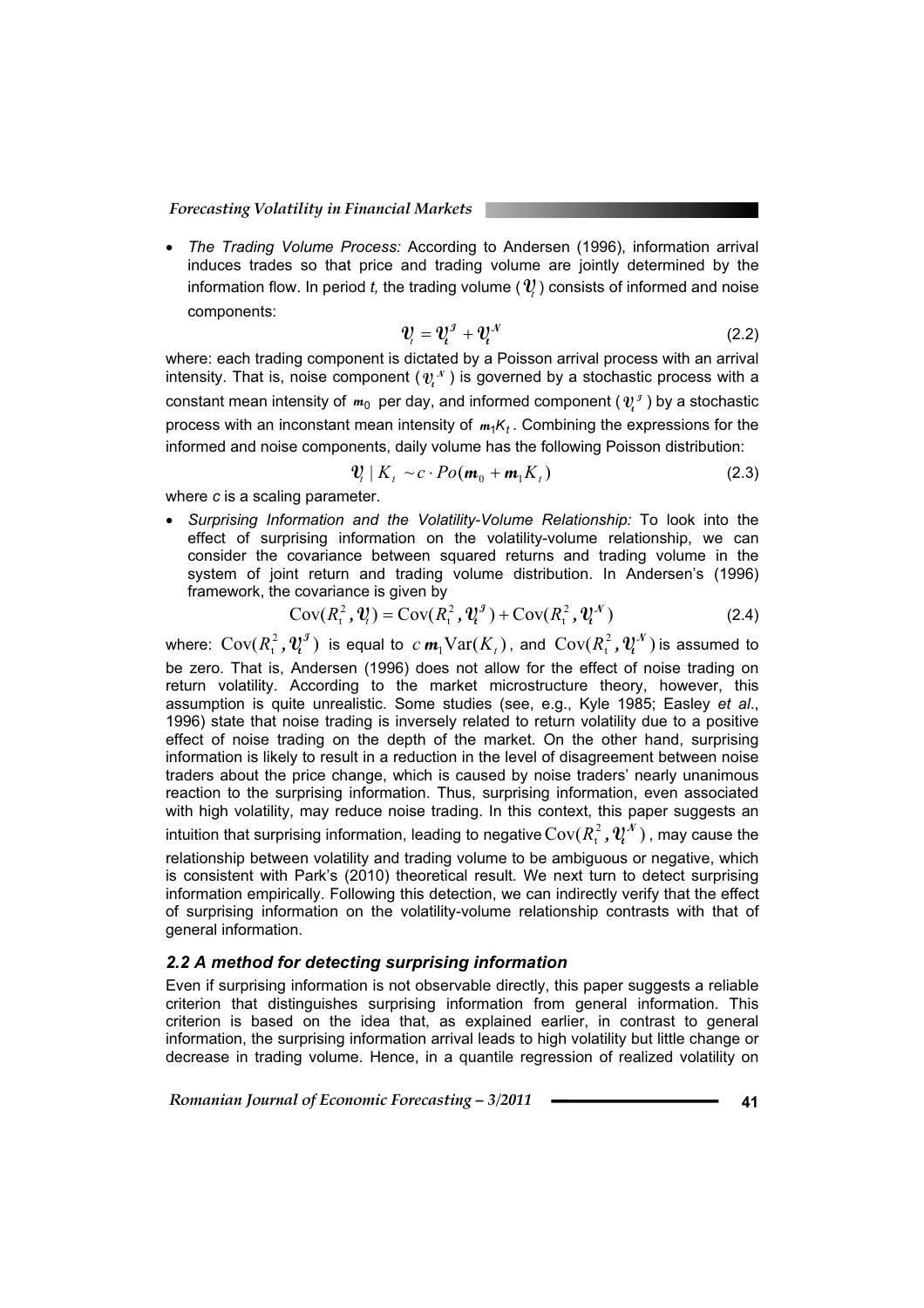trading volumes, the coefficient of the relationship between volatility and trading volume is likely to be statistically less significant or be transferred from positive to negative at higher quantiles of volatility distribution, which are more closely associated with surprising information.

Within this context, we propose a method for detecting surprising information that is based on Khmaladze's (1981) approach extended to quantile regression setting (Koenker and Xiao, 2002), which can be applied to test location-scale shift hypothesis. If arrivals of surprising information make a different impact on the relationship between volatility and trading volume, it might affect both the location (or scale) and the shape of the conditional distribution of volatility given trading volume at high quantiles. That is, as the quantile of the distribution is closer to one, entailing arrivals of more surprising information, the trading volume variable substantially alters the shape of the conditional distribution of volatility and hence the location-scale shift hypothesis might be rejected with a much wider range of quantile intervals. Inspired by this intuition, we propose the following process for detecting days with surprising information.

1. Calculate realized volatility (RV) at each day.

When general conditions are satisfied, RV ( $\widetilde{\sigma}_i^2$ ) is obtained by summing intraday squared returns over many small intervals within the day (*m*):

$$
\widetilde{\sigma}_t^2(m) = \sum_{k=0}^{m-1} r_{t+k/m}^2
$$
 (2.5)

where:  $r_{t+k/m} = \mathcal{F}_{t+k/m} - \mathcal{F}_{t+(k-1)/m}$ . Under weak regularity conditions, RV converges in probability to the quadratic variation of the diffusion process over the day as *m* goes to infinity (e.g., Andersen et al., 2001, 2003):

$$
\overline{\sigma}_t^2 = p \lim_{m \to \infty} \widetilde{\sigma}_t^2(m) \tag{2.6}
$$

where:  $\overline{\sigma}_i^2$  is the integral of the instantaneous variances over the day *t*.

2. Produce time series of filtered realized volatility (FRV) and detrended log-trading volume  $(V)$ .

To filter out the autocorrelation and a day-of-the-week effect, the following regression is estimated.

$$
RV_{t} = c + \sum_{i=1}^{L} a_{i} RV_{t-i} + \sum_{j=1}^{4} b_{j} D_{jt} + \varepsilon_{t}
$$
 (2.7)

where:  $c$  is a constant,  $D_{it}$ 's are day-of-the-week dummies used to capture differences in mean volatility, and  $RV_{t-1}$ 's are lagged RVs. Thus, the absolute values of the residuals are considered as FRV. On the other hand, in order to obtain  $V$ , the following regression is estimated.

$$
LV_{t} = c + a_{1}t + a_{2}t^{2} + \sum_{j=1}^{4} b_{j}D_{jt} + \varepsilon_{t}
$$
 (2.8)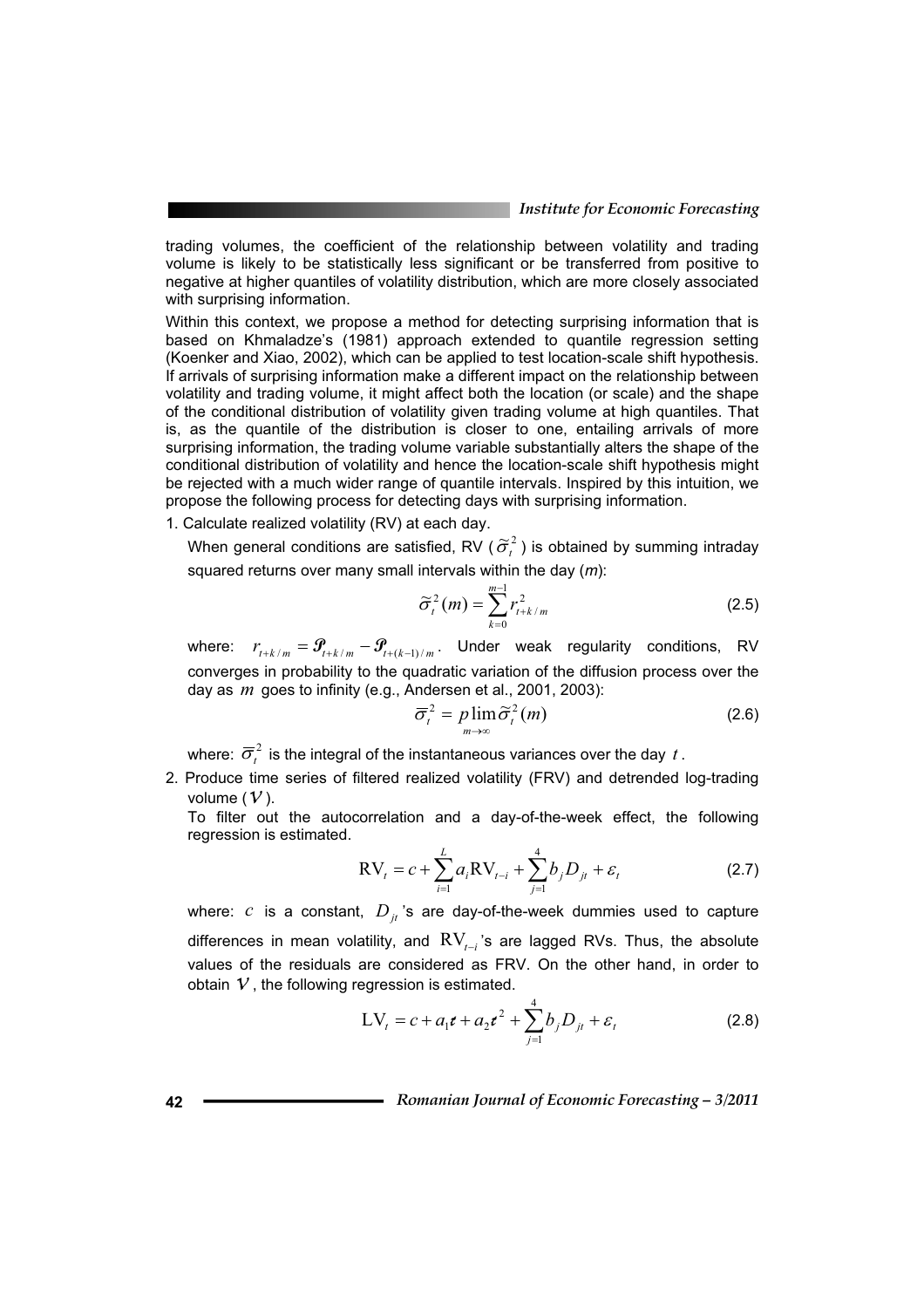where:  $\text{LV}_t$  are log-trading volumes,  $\,c\,$  is a constant,  $\,t\,$  is a linear trend,  $\,{\it t}^{\,2}\,$ is a quadratic trend, and  $D_{it}$  's are day-of-the-week dummies.

3. Consider the linear location-scale regression model:

$$
y_t = x_t \alpha + (x_t \lambda) \varepsilon_t \tag{2.9}
$$

where:  $y_t = FRV_t$ ,  $x_t = V_t$ ,  $\alpha$  and  $\lambda$  are parameters, and  $\varepsilon_t$  are assumed independent and identically-distributed random varibles from some distribution  $F_0$ .

4. Using the test statistic proposed by Koenker and Xiao (2002), implement the test of the location-scale shift hypothesis with the form:

$$
R\beta(\tau) = r(\tau) \tag{2.10}
$$

where:  $\tau$  is some index set  $\tau \in [0,1]$ ,  $\beta(\tau) = \alpha + \lambda F_0^{-1}(\tau)$ ,  $R$  is a q × p matrix ( $q \le p$ ), and  $r \in \mathbb{R}^q$ . Under the null hypothesis we have the process:

$$
\hat{v}_T(\tau) = \sqrt{T} \varphi_0(\tau) (R\Omega R^{\prime})^{-1/2} (R\hat{\beta}(\tau) - \hat{r}(\tau))
$$
\n(2.11)

where:  $\varphi_{0}(\tau) = f_{0}(F_{0}^{-1}(\tau))$ ,  $\Omega = H_{0}^{-1}J_{0}H_{0}^{-1}$ 1  $\Omega = H_0^{-1} J_0 H_0^{-1}$  with  $J_0 = \lim T^{-1} \sum x_i x_i$  and  $H_0 = \lim T^{-1} \sum x_i x_i^{-1} / (\lambda^t x_i)$  . Then, employing Khmaladze's (1981) martingale transformation, we have  $\widetilde{\nu}_{T}(\tau) \equiv Q_{\varphi} \widehat{\nu}_{T}(\tau)$  and Kolmogorov-Smirnov-type test statistic:

$$
K_T = \sup_{\tau \in \mathcal{T}} \|\widetilde{\nu}_T(\tau)\| \tag{2.12}
$$

Using <sup>1</sup> *l* norm, Koenker and Xiao (2002) report asymptotic critical values of the test statistic  $K<sub>T</sub>$  in an electronic appendix. Note that arrivals of surprising information guarantee the existence of quantiles at which the null hypothesis is rejected. In reverse, any rejection indirectly verifies that the effect of surprising information on the volatility-volume relationship differs from general information.

5. As the range of quantile intervals,  $\mathcal{T} \in [a,1-a]$ , widens from  $a = 0.25$  to  $a = 0.05^{\,6}$ , repeat the test of the location-scale shift hypothesis with a diminishment of 0.01 in  $a$  and find a lowest  $\tilde{a}$  at which the hypothesis is rejected due to the impact of surprising information. Then, at quantiles higher than the quantile  $1 - \tilde{a}$ , we can expect the arrival of surprising information in the market. Consequently, if on given a day, *t* , the daily realized volatility is greater than the value of the  $(1-\tilde{a})^{\text{th}}$  conditional quantile function of FRV, we can decide that surprising information arrived on *t* .

 $\overline{a}$ 6 In Koenker and Xiao (2002), asymptotic critical values of the test statistic are not reported below  $a = 0.05$  and according to author's experience, the range of quantile intervals  $\widetilde{T} \in [a,1-a]$  from  $a = 0.25$  to  $a = 0.05$  is wide enough to find  $\widetilde{a}$ .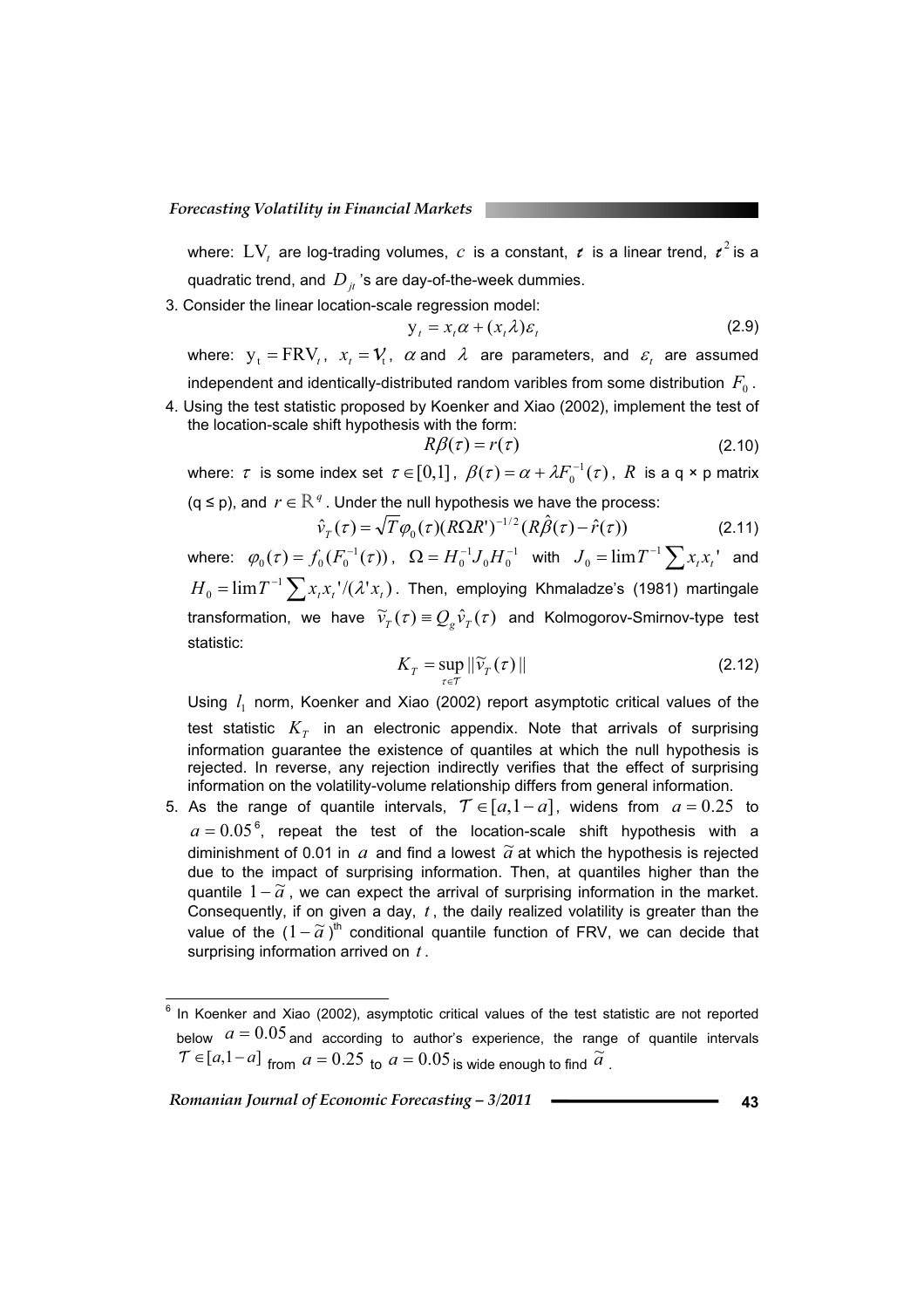## **3. The BSV-SI model and estimation methodology**

#### *3.1 Model specification*

Stochastic volatility models have flexibility due to allowance for error processes for the conditional variance as well as the conditional mean. With regard to forecasting performance, the stochastic volatility models can be extended in two ways: 1) incorporating surprising information and 2) specifying bivariate case for returns and trading volume based on the theoretical framework in Section 2. Setting  $\boldsymbol{\psi}$ , be a vector of returns and detrended log-trading volume,  $(r_t, V_t)$ <sup>'</sup>,  $t = 1, \dots, T$ , therefore, the BSV-SI model is defined as:

$$
y_{t} = H_{t}^{1/2} \varepsilon_{t}
$$
  
\n
$$
H_{t} = \text{diag}\{\exp(h_{rt}), \exp(h_{V_{t}})\}\
$$
  
\n
$$
h_{t} - \Psi_{t} = \phi \circ (h_{t-1} - \Psi_{t-1}) + \eta_{t}
$$
  
\n
$$
\Psi_{t} = \mu + \alpha \circ x_{1t} + \beta \circ x_{2t}
$$
  
\n
$$
(3.1)
$$

where:  $h_i = (h_{i}, h_{i})'$  is the logarithm of the latent volatilities and  $\phi = (\phi_i, \phi_i)'$ ,  $\mu = (\mu_r, \mu_v)'$ ,  $\alpha = (\alpha_r, \alpha_v)'$ ,  $\beta = (\beta_r, \beta_v)'$  are parameter vectors. In the transition equation,  $\mathbf{x}_{1t}$  and  $\mathbf{x}_{2t}$  are explanatory variables, defined as  $\mathbf{x}_{1t} = (\mathbf{D^S_{t-1}}, \mathbf{D^S_{t-1}})'$  $S_{1t} = (D_{t-1}^{S}, D_{t-1}^{S})'$ ,  $X_{2t} = (V_{t-1}, |r_{t-1}|)'$  where  $D_{t-1}^S$  is a dummy variable for surprising information. The operator  $\circ$  denotes the Hadamard product. The persistent parameter is assumed to satisfy  $|\phi| < 1$ , implying that  $h_t$  is stable, and  $\varepsilon_t = (\varepsilon_{rt}, \varepsilon_{Vt})'$ ,  $\eta_t = (\eta_{rt}, \eta_{Vt})'$  are vectors of error terms. Corresponding to the MDH, it is assumed that  $\Sigma<sub>e</sub>$  is an identity matrix, but the off-diagonal elements of  $\Sigma_n$  are not all equal to zero:

$$
\Sigma_{\eta} = \begin{pmatrix} \sigma_{\eta r}^2 & \sigma_{\eta r}^2 \\ \sigma_{\eta r}^2 & \sigma_{\eta v}^2 \end{pmatrix}
$$
 (3.2)

#### *3.2 Estimation using a MCMC methodology*

The BSV-SI model cannot be easily estimated by standard maximum likelihood methods because both the parameter vector and the unobserved volatility vector have to be estimated simultaneously and further the observation equation is nonlinear in the state variable. Indeed, from the BSV-SI model, the log volatility vector is defined as  $h_t = (h_1, \dots, h_T)$  and the parameter vector is defined as  $\Xi = (\mu_r, \mu_v, \phi_r, \phi_v, \dots)$  $(\alpha_{_{\rm V}},\beta_{_{\rm r}},\beta_{_{\rm V}},\sigma^{\text{2}}_{_{\rm \eta r}},\sigma^{\text{2}}_{_{\rm \eta v}},\sigma^{\text{2}}_{_{\rm \eta rv}})$ 2  $\alpha_r,\alpha_\nu,\beta_r,\beta_\nu,\sigma^2_{\eta r},\sigma^2_{\eta v},\sigma^2_{\eta r})$  . Therefore, the likelihood function of the model is the conditional density of data *y* :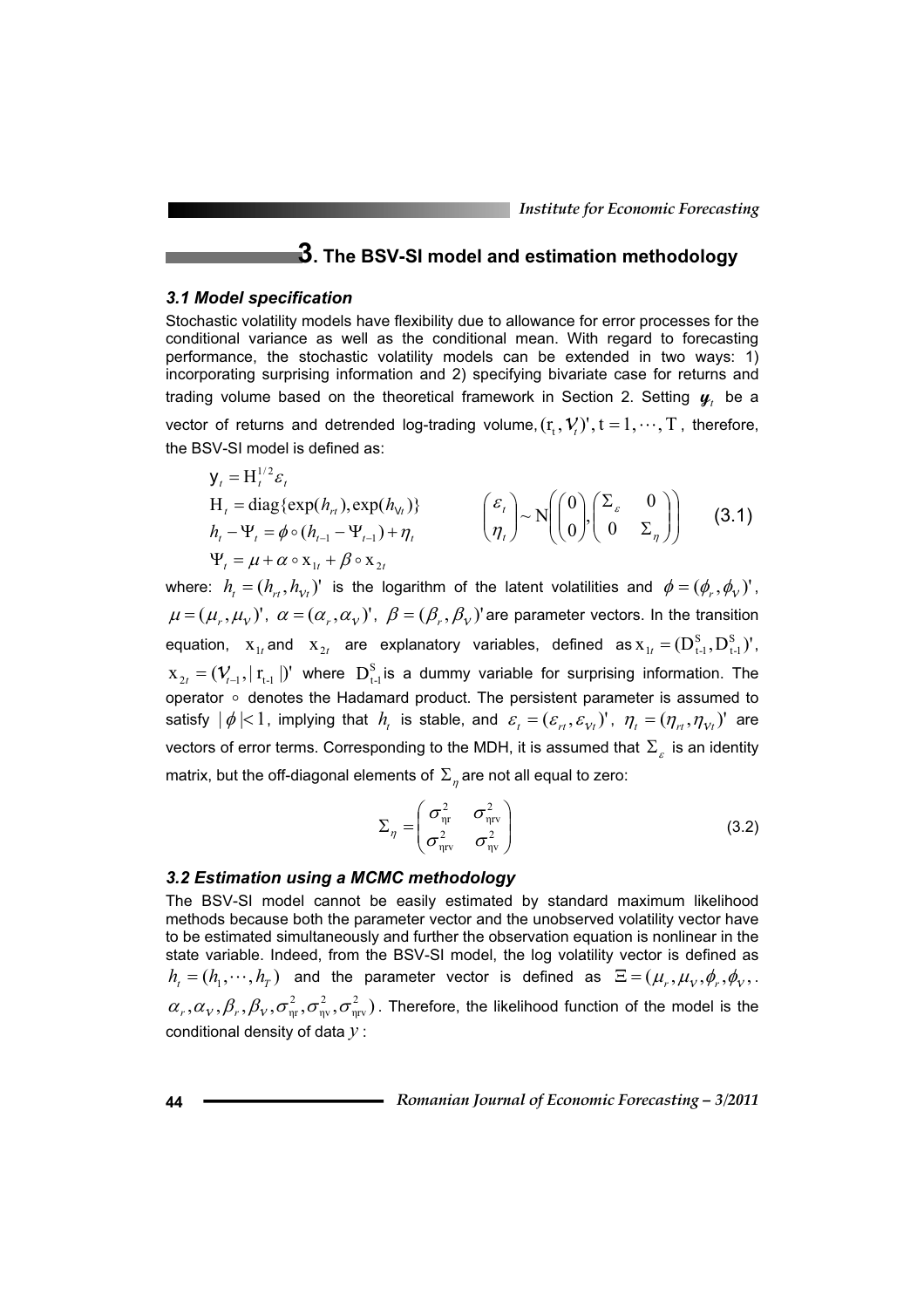$$
L(\Xi) = f(y | \Xi) = \int f(y, h | \Xi) dh \propto \int f(y | h, \Xi) f(h | \Xi) dh \tag{3.3}
$$

Denoting  $Y_{t-1} = (y_1, \dots, y_{t-1})$ , the density of the data can be represented as a mixture over the log volatility vector using law of total probability:

$$
f(y \mid \Xi) = \prod_{t=1}^{T} f(y_t \mid Y_{t-1}, \Xi) \propto \prod_{t=1}^{T} \int f(y_t \mid h_t, Y_{t-1}, \Xi) f(h_t \mid Y_{t-1}, \Xi) dh_t \quad (3.4)
$$
  
where: this likelihood function is intractable because the density function

 $f(h_t | Y_{t-1}, \Xi)$  has no closed form so that  $y_t | Y_{t-1}$  cannot be analytically expressed. To resolve this problem, the MCMC methodology, proposed by Shephard (1993), has been extensively used. According to the results of simulation for estimating stochastic models, the MCMC methodology is superior to the alternatives such as a quasimaximum likelihood method or GMM method in terms of sampling properties (Jacquier *et al*., 1994).

The procedure of the Bayesian MCMC estimation algorithms for the BSV-SI model is straightforward. At first, it constructs a Markov chain in which limiting invariant distribution is the target distribution,  $f(\Xi,h|y)$ . Simulating the Markov chain a large number of times and recording its values produces a sample of draws from the target distribution. However, the likelihood function for the BSV-SI model cannot be obtained and this precludes the direct construction of the posterior distribution function  $f(\Xi | y)$ . The problem requires that the parameter vector  $\Xi$  is augmented by the log volatility vector h to form a large parameter vector  $(\Xi, h)$  and the joint distribution of  $(E, h)$  conditional upon *y*, i.e.,  $f(E, h | y)$ , is substituted for the posterior distribution function  $f(\Xi | y)$ . Consequently, this allows the MCMC methodology to sample the density without computing the likelihood function and to estimate both the parameter vector  $\Xi$  and the log volatility vector  $\,h^{\,7}.$ 

## **4. Forecasting return volatility of KOSPI index**

#### *4.1 The Data*

The data employed in this empirical application are daily and high-frequency KOSPI and trading volumes (the number of trading stocks) in the stock market of South Korea, covering the period between January 2, 2004 and April 30, 2008 $^8$ . After missing values are dropped, the sample contains a total of 1070 observation days.

 7 For more discussion along this line, see Chib et al. (2002), Broto and Ruiz (2004), Asai et al.

<sup>(2006).&</sup>lt;br><sup>8</sup> The span of the sampling period has high volatility due to the 'U.S. subprime mortgage crisis,' which has caused panic in global financial markets, and other several pieces of big news. For representative news, we can take the following: "China shock" (April 29, 2004), triggered by Chinese premier Wen Jiabao's comments on cooling down the overheating Chinese economy and dealing a sharp blow to the Korean financial markets, "Announcement that North Korean implemented nuclear test" (October 9, 2006), "News about credit fears in global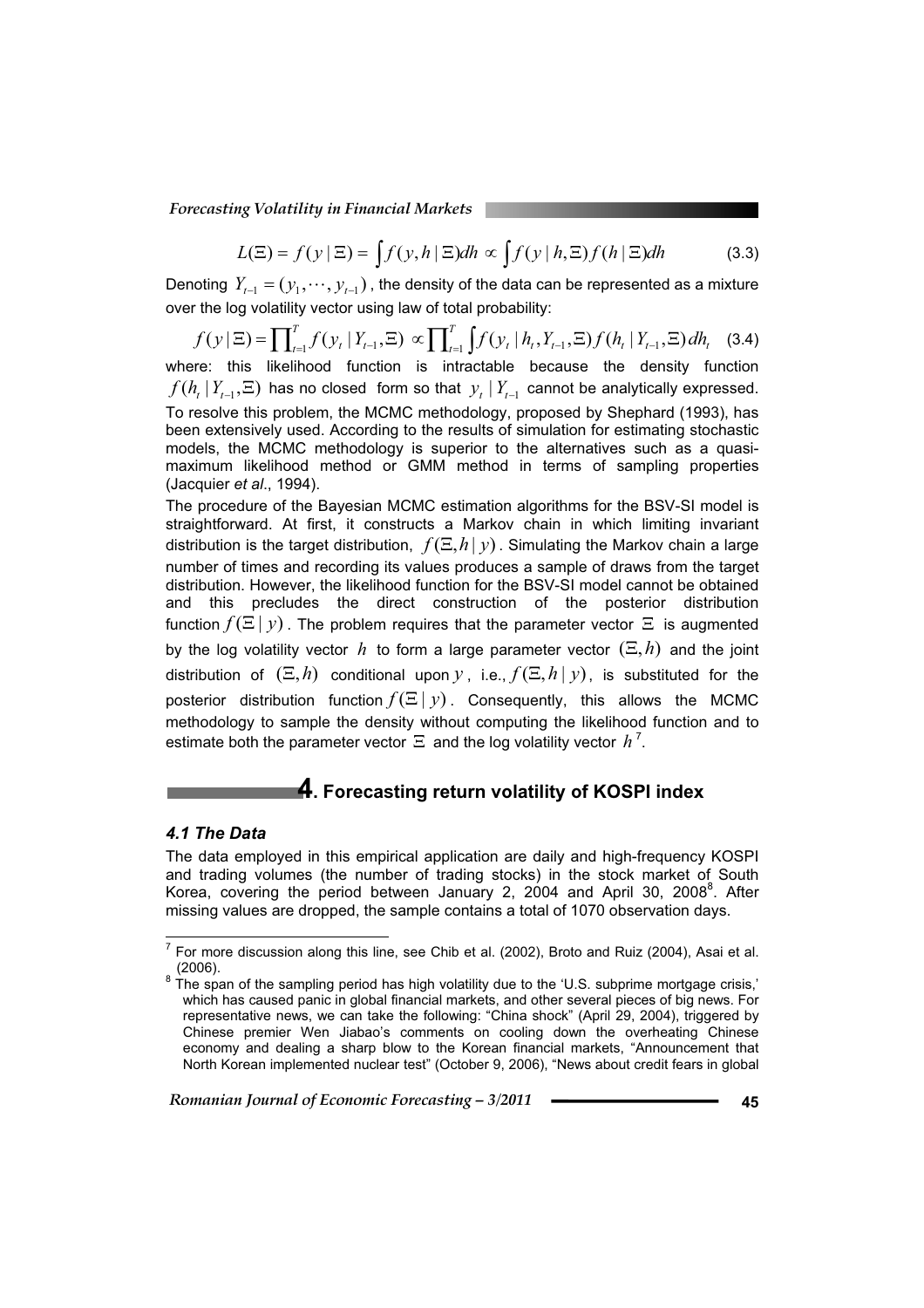To avoid problems arising from the non-stationary behavior usually observed in stock prices, we take the natural logarithmic differences between two successive trading days. The differences of log prices are defined as returns:  $r_{i} = (\mathcal{G}_{i} - \mathcal{G}_{i-1}) \cdot 100$ . This paper also calculates absolute daily return residuals ( $|\hat{\varepsilon},|$ ) which have been widely used to estimate daily volatility. They are obtained from estimating the following regression model:

$$
r_{t} = c + \sum_{i=1}^{2} a_{i} r_{t-i} + \sum_{j=1}^{4} b_{j} D_{jt} + \varepsilon_{t}
$$
\n(4.1)

where  $c$  is a constant,  $D_{it}$  values' are day-of-the-week dummies used to capture

differences in mean returns, and  $r_{t-i}$  values' are lagged returns. Based on Akaike's information criterion (AIC), the two lag length is chosen to control for serial dependence in returns<sup>9</sup>. Since existing literature (e.g., Andersen et al., 2001; Bandi and Russell, 2008) indicate that five-minute observations are close to optimal sampling intervals, the high-frequency data used here to measure realized volatility are five-minute observations of spot markets, which are provided by the Korea Exchange (KRX, http://sm.krx.co.kr)<sup>10</sup>. The use of a five-minute frequency, corresponding to 60 intraday observations (*m*=60), means that the total data used in this study were obtained from 64,200 observations. Using the method in section 2.2, realized volatility estimates are calculated by summing squares of MA(1)-filtered intraday returns  $^{11}$ :  $\mathrm{RV}_t \equiv \sum_{j=0}^{59} r_{t+}^2$  $RV_{t} \equiv \sum_{j=0}^{59} r_{t+j/60}^{2}$ .

#### *4.2 Preliminary statistics and findings*

In table 1, a wide range of preliminary statistics for returns  $(r_i)$ , trading volume  $(\nu)$ ,

detrended log-trading volume  $(V)$ , absolute return residuals  $(|\hat{\varepsilon},|)$ , and realized volatility (RV) are reported. These include the following distributional parameters and test statistics: minimum, maximum, quartiles, mean, variance, skewness, kurtosis, Ljung-Box Q statistic for the null hypothesis of no serial correlation, Jarque-Bera (JB) statistic for the null hypothesis of normality, and augmented Dickey-Fuller statistic

 $\overline{a}$ 

financial markets triggered from the fact that France's biggest-listed bank, BNP Paribas, had frozen \$2.2 billion worth of funds hit by subprime mortgage crisis" (Aug. 10, 2007).

 $9$  Unlike what has been found in some financial markets, there is little evidence of a weekday effect in returns because none of the coefficients for weekday dummy variables is significant. Thus, the day-of-the-week effect for returns is not taken into account. The estimation results are not reported in this paper, but can be obtained from the author upon request.

are not reported in this paper, but can be obtained from the author upon the author upon The Korea Exchanges:

Korea stock exchange, KOSDAQ market, and Korea future exchange.<br><sup>11</sup> Realized volatility suffers from a bias problem resulting from market microstructure noise, causing autocorrelation in the intraday returns (Hansen and Lunde, 2006). To remove this autocorrelation and resolve the problem, filtering techniques such as a moving average (MA) filter have been used by Andersen et al. (2001), Maheu and McCurdy (2002), and others.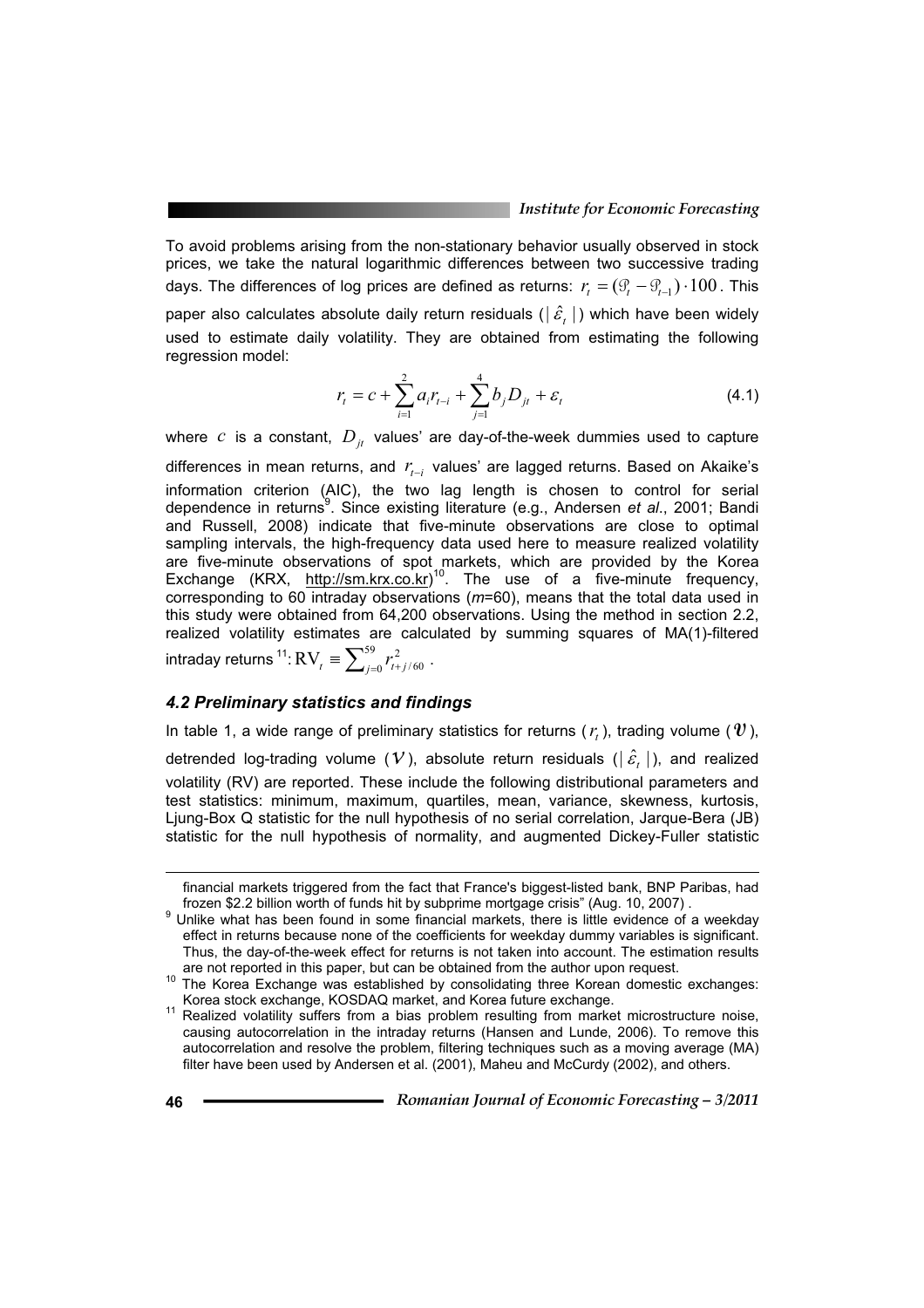(ADF) for the null hypothesis of unit root. The graphs of the series are presented in Figure 1. The first panel of this figure shows the movements of returns, which supports the view that the return series is highly dynamic. The return series also tends to be clustered together over time. For the series, the coefficients of skewness and kurtosis support the view of non-normality and, as expected, the Jarque-Bera (JB) statistic safely rejects normality.

The second and third panels of Figure 1 show the turbulent movements of absolute return residuals  $|\hat{\mathcal{E}}_t|$  and RV, respectively. For the series, we observe two extremely high volatility periods which occurred during the second quarter of 2004 (influence of China shock) and after the summer of 2007 (influence of U.S. subprime mortgage crisis). Their movements seem to be similar but realized volatility might have much less variation than absolute return residuals except when measured at several extreme values. Hence, the use of such a noisy volatility estimator will undermine the inference regarding accuracy of volatility forecasts.

**Table 1** 

| <b>Statistics</b>     | $r_{t}$   | $\boldsymbol{v}$ | $\mathcal V$ | RV        | $ \hat{\mathcal{E}}_{_t} $ |
|-----------------------|-----------|------------------|--------------|-----------|----------------------------|
| Minimum               | $-7.4078$ | 1.2348e+08       | $-0.8296$    | 0.0820    | 0.0008                     |
| Maximum               | 5.3769    | 9.3472e+08       | 1.0254       | 10.1767   | 7.4299                     |
| First Quartile        | $-0.5530$ | 2.5874e+08       | $-0.2265$    | 0.4910    | 0.3072                     |
| <b>Third Quartile</b> | 0.8462    | 4.1523e+08       | 0.2214       | 1.2144    | 1.3376                     |
| Median                | 0.1687    | 3.3000e+08       | $-0.0146$    | 0.7433    | 0.7146                     |
| Mean                  | 0.0744    | 3.4366e+08       | 0.0000       | 1.0144    | 0.9510                     |
| Variance              | 1.6922    | 1.3389e+16       | 0.1031       | 0.8938    | 0.7750                     |
| Skewness(Sk=0)        | $-0.6577$ | 0.7170           | 0.0950       | 3.6466    | 1.8899                     |
| Kurtosis(Ku=0)        | 2.4910    | 0.6460           | -0.4581      | 19.8852   | 5.7525                     |
| Q(10)                 | 13.6      | 6048.9           | 6462.2       | 2164.6    | 243.6                      |
|                       | (0.1898)  | (0.0000)         | (0.0000)     | (0.0000)  | (0.0000)                   |
| Q(50)                 | 56.8      | 15340.1          | 18184.5      | 3912.3    | 468.0                      |
|                       | (0.2347)  | (0.0000)         | (0.0000)     | (0.0000)  | (0.0000)                   |
| JB                    | 355.96    | 110.99           | 10.85        | 2120.06   | 2116.59                    |
|                       | (0.0000)  | (0.0000)         | (0.0043)     | (0.0000)  | (0.0000)                   |
| <b>ADF</b>            | $-30.946$ | $-4.6690$        | $-4.9026$    | $-7.5278$ | $-7.5217$                  |
|                       | (0.0000)  | (0.0001)         | (0.0000)     | (0.0000)  | (0.0000)                   |

**Summary statistics for** *r*,  $|\hat{\varepsilon}$ ,  $|$ , **RV**,  $\vee$  and  $\vee$ 

*Note: Skewness and Kurtosis are coefficients of skewness and kurtosis, respectively. Q(M) is the Ljung-Box Q statistics at lag M for series, JB is the Jarque-Bera normality test and ADF is the augmented Dickey-Fuller statistic including an intercept term. P-values are in parentheses.*

The coefficients of skewness and kurtosis for RV and **V** support the view that each distribution is not normal, coinciding with the other empirical findings. In particular, the high kurtosis of RV is attributed to large outliers that should be strongly associated with surprising information flows. Jarque-Bera (JB) statistics for RV and **V** also reject normality at the conventional 5-percent level. Another important property of the series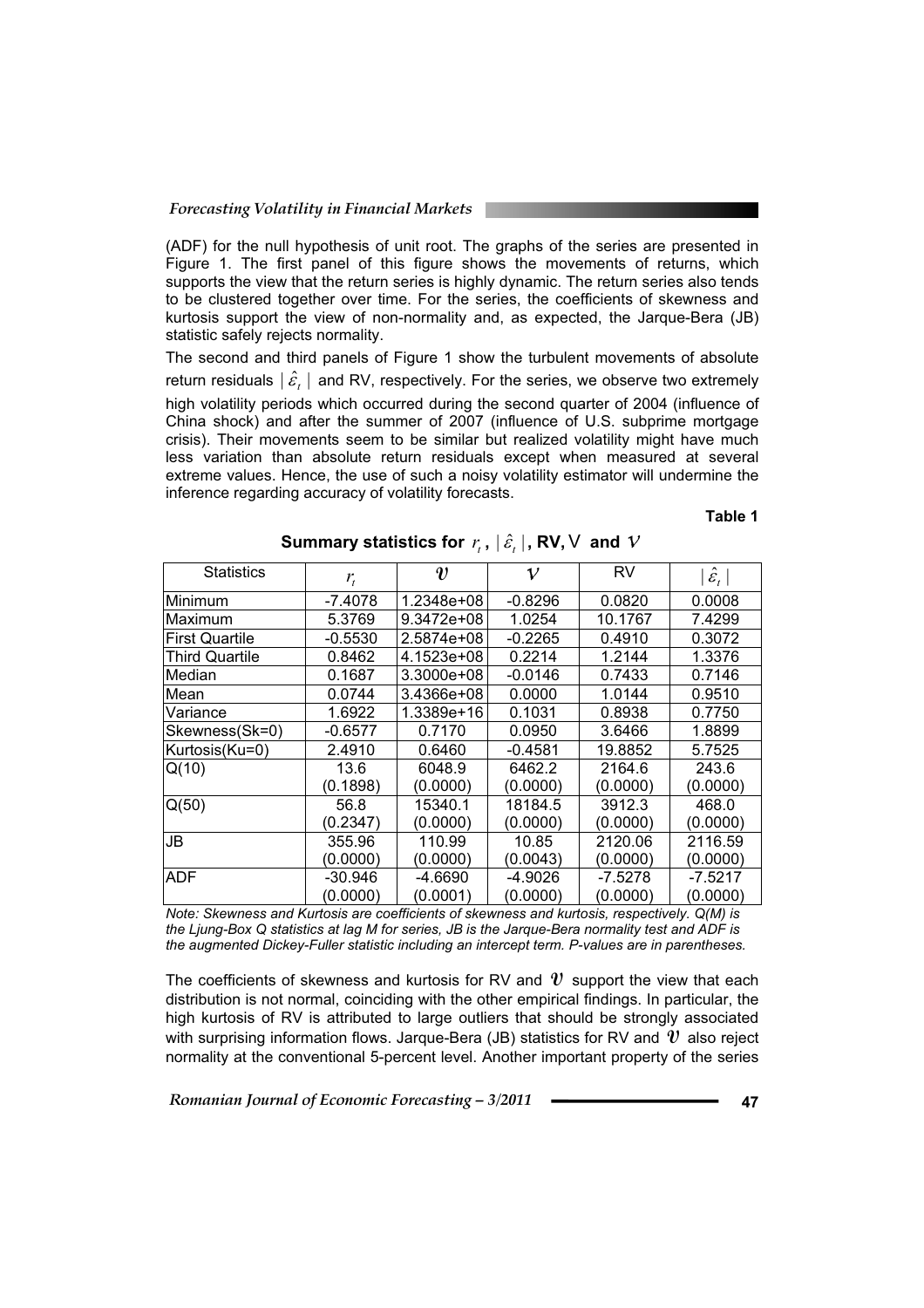is revealed by the joint test of serial correlation. The Ljung-Box Q statistics are computed up to the tenth and fiftieth lags. Under the null hypothesis with no serial correlation, such statistics have an asymptotic chi-square distribution with ten and fifty degrees of freedom. The Ljung-Box Q statistics indicate a high serial correlation in RV and  $\mathbf{v}$  series, which reveals a long memory feature. The fourth panel of Figure 1 displays the detrended log-trading volume series  $(V)^{12}$ , which will be used in our empirical study. As expected, for detrended log-trading volume, non-normality is reduced considerably and more correlation structure in the series appears in comparison with the raw trading volume series.

In order to test for the stationarity of the series we use the augmented Dickey-Fuller (1979) tests of the null of unit root against the stationary series. The results, provided in Table 1, indicate that all series are clearly stationary. Especially, the stationarity nature for the series of RV and  $V$  allows us to apply traditional economic models to empirical works.

#### **Figure 1**

**KOSPI returns, absolute value of residuals, RV, and DTLV** 



 $12$  It is necessary to filter out the trend as previous studies have done (e.g., Jorion, 1996; Park, 2007). The estimation results using Eq. (2.7) are not reported in this paper, but can be obtained from the author upon request.

 $\overline{\phantom{a}}$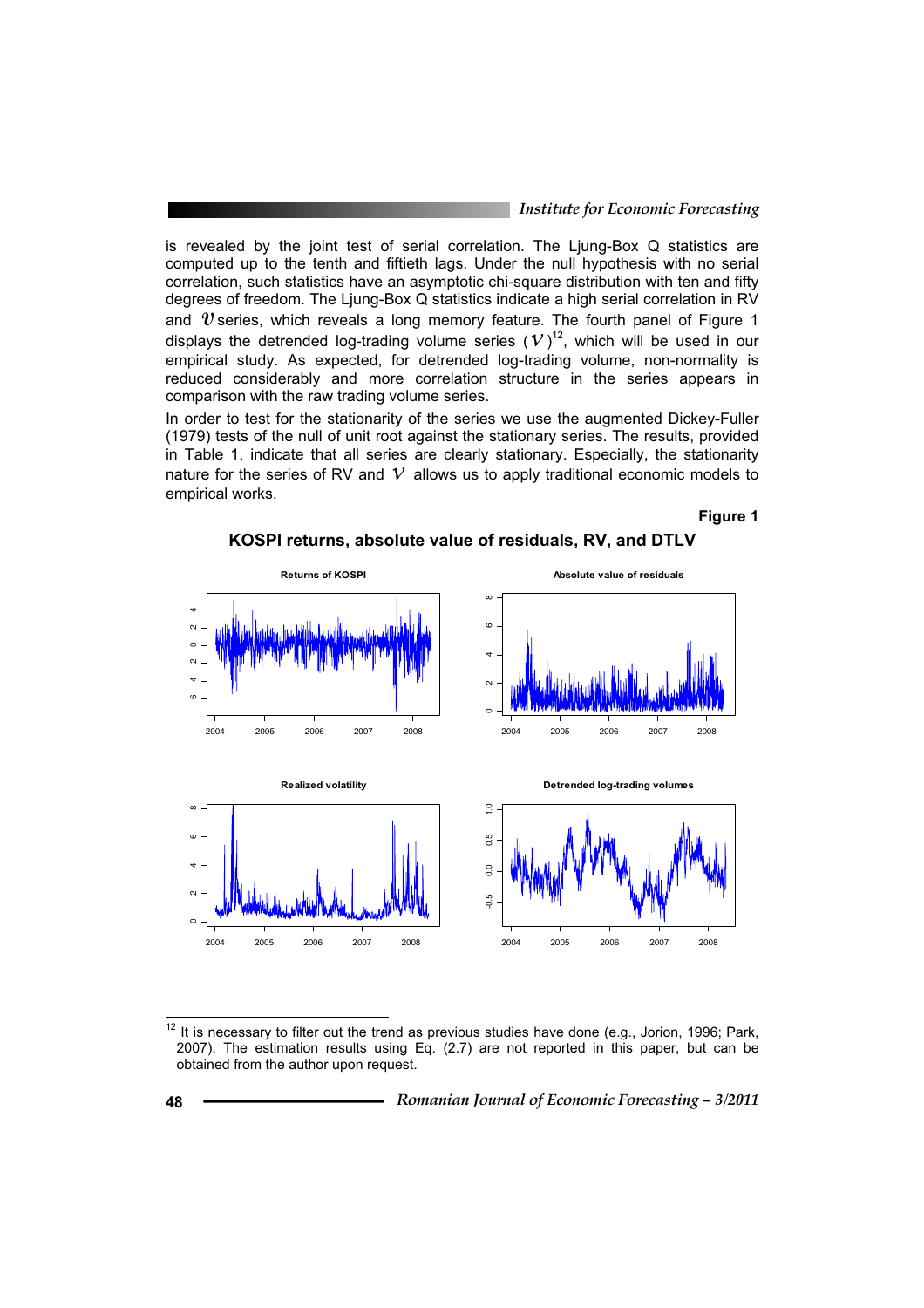#### *4.3. Detecting unobservable surprising information*

Using the method described in the section 2.2, we can detect days with arrival of surprising information. On the basis of the linear location-scale regression model Eq. (2.9), we implement the test of the location-scale shift hypothesis at the range of quantile intervals ( $\mathcal{T} \in [a,1 - a]$ ) with a diminishment from  $a = 0.25$  to  $a = 0.05$  by 0.01 and find a lowest  $\tilde{a}$  at which the hypothesis is rejected due to the impact of surprising information.

Table 2 reports the estimates of Kolmogorov-Smirnov-type test statistic with  $l_1$  norm. According to asymptotic critical values for the test statistic provided by Koenker and Xiao (2002), the 5-percent critical values for  $a = 0.1$  and  $a = 0.05$  are 2.102 and 2.140, respectively. Therefore,  $a = 0.07$  is a lowest  $\tilde{a}$  at which the hypothesis is rejected and consequently, if on given a day  $t$ , the filtered realized volatility (FRV) is greater than the value of  $Q_{FRV}$  (0.93  $|V_t\rangle$ , we can decide that surprising information arrived on *t* . For instance, the days of "China shock" (April 29, 2004), "North Korea nuclear test" (October 9, 2006), and "News about credit fears in global financial markets" (Aug. 10, 2007) are detected as days having surprising information.

This empirical result supports the argument that, as the quantile of the distribution is closer to one, entailing arrivals of more surprising information, the trading volume variable substantially alters the shape of the conditional distribution of volatility and hence the location-scale shift hypothesis is rejected with a much wider range of quantile intervals. Therefore, it corroborates the Park's (2010) idea of the negative effect of surprising information on the relationship between volatility and trading volume.

#### **Table 2**

| $\mathcal{T} \in [a, 1-a]$ | Test statistic | $\mathcal{T} \in [a, 1-a]$ | Test statistic |
|----------------------------|----------------|----------------------------|----------------|
| [0.25, 0.75]               | 0.1461         | [0.10, 0.90]               | 1.5277         |
| [0.20, 0.80]               | 0.4986         | [0.09, 0.91]               | 1.5796         |
| [0.15, 0.85]               | 0.1753         | [0.08, 0.92]               | 1.9882         |
| [0.14, 0.86]               | 0.8622         | [0.07, 0.93]               | 2.1981*        |
| [0.13, 0.87]               | 1.2168         | [0.06, 0.94]               | 2.6449*        |
| [0.12, 0.88]               | 1.1561         | [0.05, 0.95]               | 3.1881*        |
| [0.11, 0.89]               | 1.3426         |                            |                |

### **Test of the location-scale shift hypothesis**

*Note*: Asterisks indicate parameters statistically significant at the 5-percent level.

#### *4.4 Forecasting results and the relative performance of the BSV-SI model*

Given our emphasis on surprising information, we now turn to estimation of the BSV-SI model using KOSPI returns and trading volumes, and compare its forecasting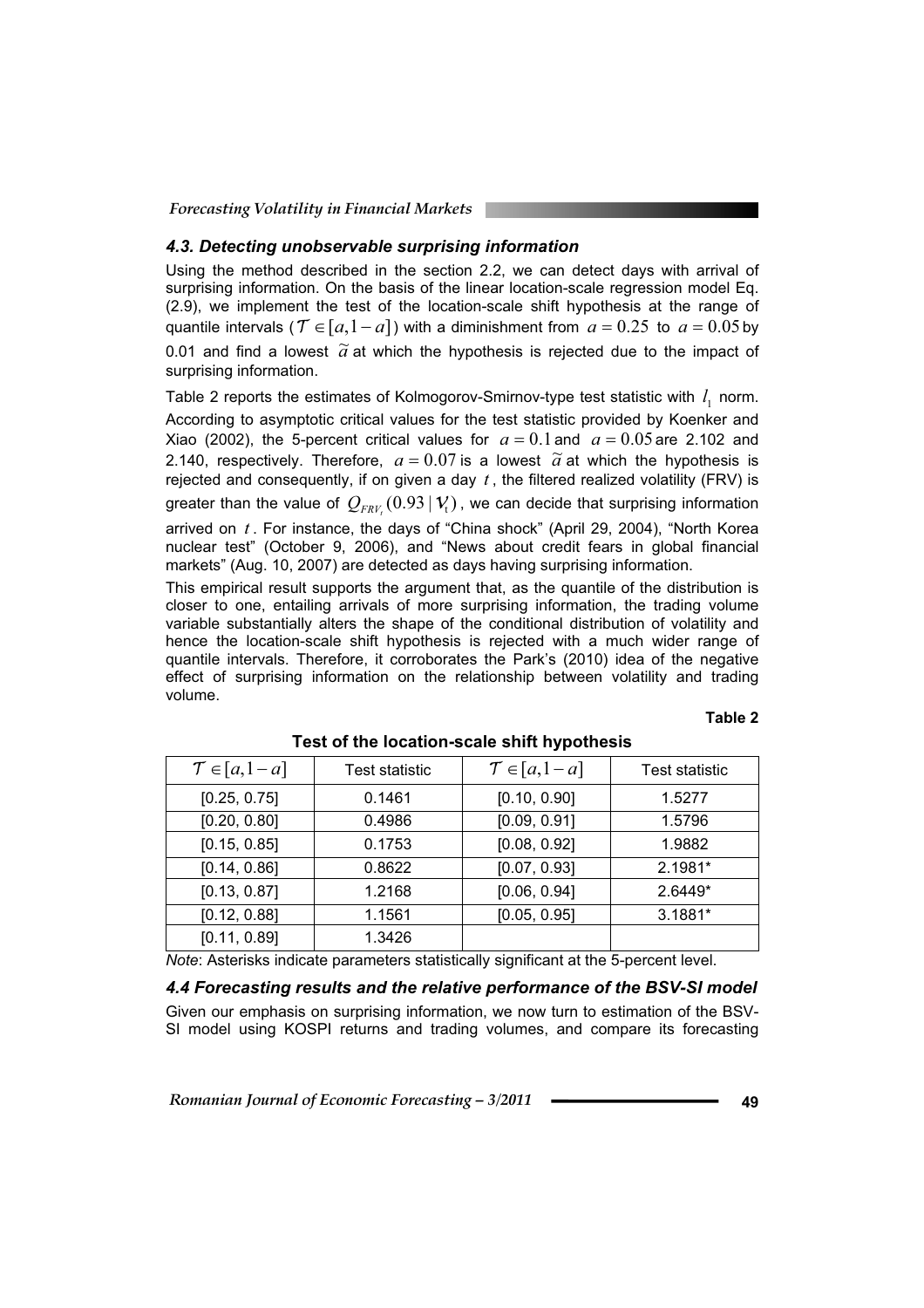performance with SV models and historical volatility models with realized volatility that have been commonly specified in the literature:

• SV Model (simple stochastic volatility model):

 $r_t = \exp(h_t/2)\varepsilon_t$ ,  $h_t = \mu + \phi(h_{t-1} - \mu) + \eta_t$ .

- SV-J Model (stochastic volatility model including a jump variable whose coefficient is changed over time):  $r_t = \exp(h_t/2)\varepsilon_t$ ,  $h_t = \mu + \phi(h_{t-1} - \mu) + \lambda_t q_t + \eta_t$ , where  $q_i$  is a Bernoulli random variable that takes 1 with probability  $\kappa$  and 0 with probability  $1 - \kappa$  and the size of jumps is denoted by  $\lambda_t \sim N(m, v)$ .
- SV-V Model (stochastic volatility model including a lagged volume variable):  $r_t = \exp(h_t/2)\varepsilon_t$ ,  $h_t = \mu + \beta V_{t-1} + \phi(h_{t-1} - (\mu + \beta V_{t-2})) + \eta_t$ , where  $V_{t-1}$  is a lagged variable for detrended log-trading volume.

• AR-RV Model (autoregressive model for the realized volatility):  
\nRV<sub>t</sub> = 
$$
b_0 + \sum_{i=1}^{17} b_i RV_{t-i} + e_t
$$
, where the AR(17) process is constructed to consider the

autocorrelation in the square root of realized volatility based on AIC.

• HAR-RV Model (heterogeneous autoregressive model for the realized volatility):  $\text{RV}_{t} = b_0 + b_D \text{RV}_{t-1} + b_W \text{RV}_{t-6,t-1} + b_M \text{RV}_{t-23,t-1} + e_t$ , where  $\text{RV}_{t,t+k}$  is the multiperiod realized volatility that is normalized sums of the one-period realized volatilities (Corsi, 2004). That is, it is denoted by  $RV_{\text{crit}} =$ 

$$
k^{-1}(RV_{t+1} + RV_{t+2} + \cdots + RV_{t+k})
$$
 and  $k = 1, 2, \cdots$  so that  $RV_{t,t+1} = RV_{t+1}$ .

For the posterior computation in the stochastic volatility models, WinBUGS is used because it is well known that WinBUGS provides an efficient implementation of the MCMC algorithm. The posterior quantities are computed from 10,000 draws of the MCMC algorithm, collected after an initial burn-in period of 1,000 iterations<sup>13</sup>. To estimate the stochastic volatility models via the MCMC algorithm, we should specify suitable prior distributions on the unknown parameter vector  $\Xi$  and assume each parameter to be independent. For instance, a prior density function of  $\Xi = (\mu, \phi, \sigma_{\eta}^2)$ for SV Model is  $f(\Xi) = f(\mu)f(\phi)f(\sigma_n^2)$ . In this empirical study, prior distributions on  $\Xi$ 

basically follow from the specification of Chib et al. (2002) or Yu and Meyer (2006). Thus, the prior distributions for parameters  $\mu_i, \phi_i, \sigma^2_{\frak{n} i}, \, i=r, \mathcal{V}$  are the  $\oint_{i}^{*}$   $\sim N(0,100)$ ;  $\oint_{i}^{*}$   $\sim$  Beta(20,1.5) where  $\oint_{i}^{*} = (\phi_{i} + 1)/2$ ;  $\sigma_{\text{nl}}^{2} \sim$  IG(2.5,0.025). Furthermore, we assume  $\alpha_i$   $\sim N(0,1)$ ;  $\beta_i$   $\sim N(0,1)$ ;  $\lambda_i \sim N(m, v)$ , where  $m \sim N(0,100)$ , *v ~*IG*(*2*.*5*,*0*.*025*)* .

 $\overline{\phantom{a}}$ 

 $13$  Although it is known that 5,000 draws are large enough to get accurate estimation using an efficient Metropolis algorithm (e.g., Chib et al., 2002), this paper takes 10,000 draws for optimal implementation in terms of speed and accuracy.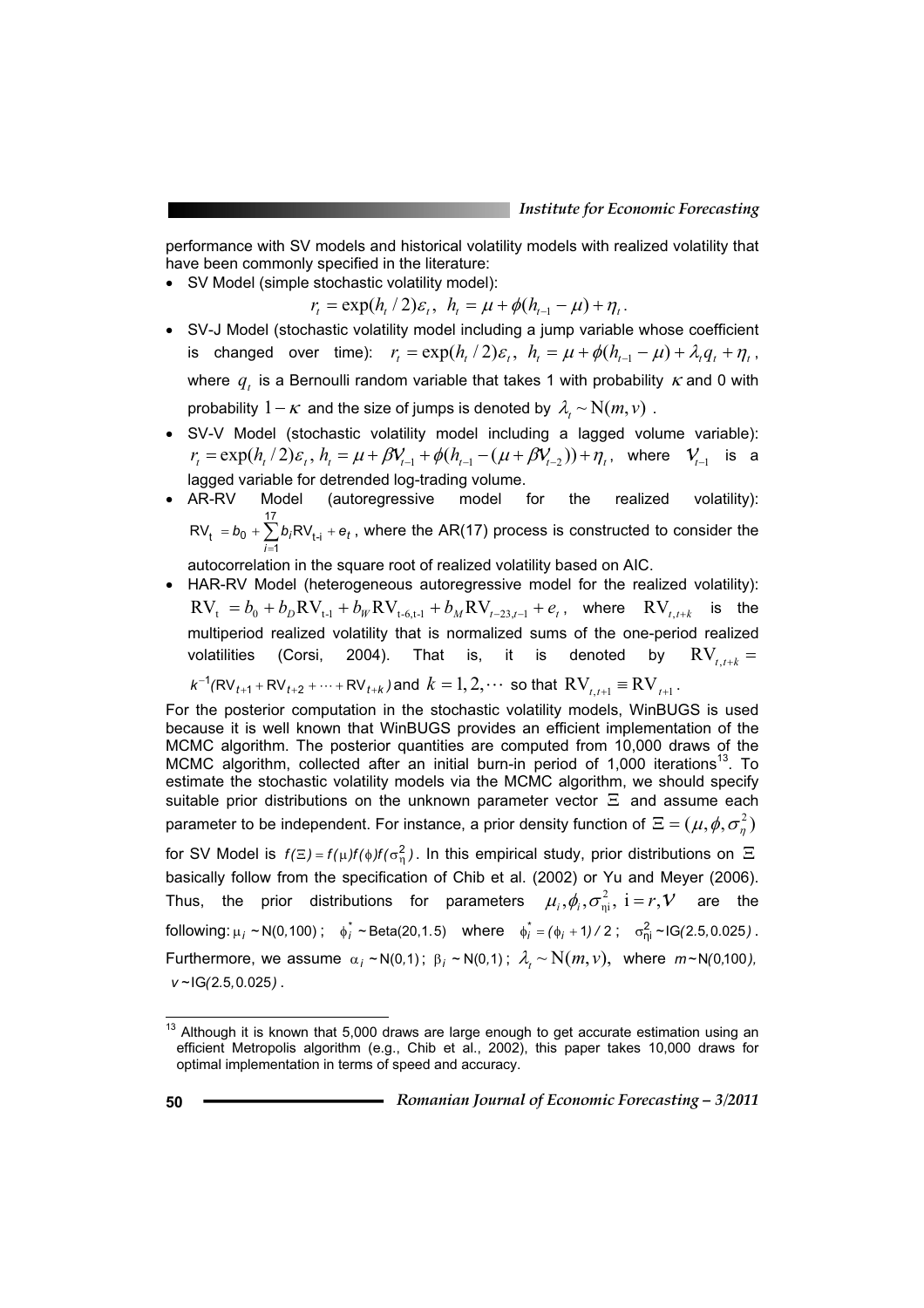In Table 3 the estimation results of stochastic volatility models are reported and in Table 4 those of historical volatility models with realized volatility are reported. The first 1020 days of the data set are used for estimating the volatility models and the last 50 days for out-of-sample forecasting. It is noted that we use only one set of parameter estimates and not re-estimate the parameters within the out-of-sample period. The reason for not using rolling estimates is the computational burden of the BSV-SI model.

#### **Table 3**

| Parameter                             | SV-J Model          |           |                    | SV Model   |           |                      |  |
|---------------------------------------|---------------------|-----------|--------------------|------------|-----------|----------------------|--|
|                                       | Mean                | <b>SD</b> | 95% CI             | Mean       | <b>SD</b> | 95% CI               |  |
| $\mu$                                 | 0.1899              | 0.1662    | $(-0.14290.5147)$  | 0.2482     | 0.1580    | $(-0.062 0.5374)$    |  |
| $\phi$                                | 0.9571              | 0.0196    | (0.9036 0.9855)    | 0.9648     | 0.0206    | (0.9111 0.9879)      |  |
| $\kappa$                              | 0.0017              | 0.0012    | (0.0002 0.0049)    |            |           |                      |  |
| $\boldsymbol{m}$                      | $-14.720$           | 0.1610    | $(-14.980 -$       |            |           |                      |  |
| $\sigma_n$                            | 0.1971              | 0.0480    | (0.13550.3199)     | 0.1833     | 0.0486    | (0.1676 0.2999)      |  |
| <b>RMSE</b>                           | 0.9264              |           |                    | 1.0162     |           |                      |  |
| <b>MAE</b>                            | 0.6387              |           |                    | 0.6984     |           |                      |  |
| Parameter                             | <b>BSV-SI Model</b> |           |                    | SV-V Model |           |                      |  |
|                                       | Mean                | <b>SD</b> | 95% CI             | Mean       | <b>SD</b> | 95% CI               |  |
| $\mu$ or $\mu_r$                      | $-0.1610$           | 0.1764    | $(-0.5494 0.1693)$ | 0.0703     | 0.0650    | $(-0.06370.1753)$    |  |
| $\mu_v$                               | $-0.6570$           | 0.3494    | $(-0.1323 -$       |            |           |                      |  |
| $\phi$ or $\phi$ ,                    | 0.9698              | 0.0704    | (0.7802 0.9981)    | 0.9810     | 0.0095    | (0.9519 0.9941)      |  |
| $\phi_v$                              | 0.6568              | 0.1677    | (0.2454 0.8308)    |            |           |                      |  |
| $\alpha_r$                            | 0.7245              | 0.2448    | (0.4004 1.2700)    |            |           |                      |  |
| $\alpha_v$                            | 0.3640              | 0.2043    | (0.0058 0.6965)    |            |           |                      |  |
| $\beta$ or $\beta_r$                  | $-0.6297$           | 0.2897    | $(-1.0950 -$       | $-1.2210$  | 0.2646    | $(-1.6660 - 0.7915)$ |  |
| $\beta_{\rm\scriptscriptstyle V}$     | $-0.0346$           | 0.0369    | $(-0.0952 0.0304)$ |            |           |                      |  |
| $\sigma_{\rm n}$ or $\sigma_{\rm nr}$ | 0.0742              | 0.0024    | (0.0723 0.0801)    | 0.1634     | 0.0320    | (0.1288 0.2653)      |  |
| $\underline{\sigma}_{\text{nv}}$      | 0.0620              | 0.0019    | (0.0587 0.0670)    |            |           |                      |  |
| $\rho$                                | 0.0212              | 0.0005    | (0.0204 0.0225)    |            |           |                      |  |
| <b>RMSE</b>                           | 0.8202              |           |                    | 1.2034     |           |                      |  |
| <b>MAE</b>                            | 0.5307              |           |                    | 0.7883     |           |                      |  |

#### **Estimation results of BSV-SI and SV-type models**

*Note: SD stands for standard deviation, '95% CI' denotes 95% confidence interval, and* 

 $\rho = \sigma_{\eta r v}^2/(\sigma_{\eta r} \sigma_{\eta v})$  .

Table 3 contains the mean, standard deviation, 95% confidence interval of the posterior distribution for parameters, and two general loss functions (Root-Mean-Squared Errors: RMSE and Mean-Absolute Errors: MAE) to measure the in-sample

*Romanian Journal of Economic Forecasting – 3/2011* **Example 2014** 51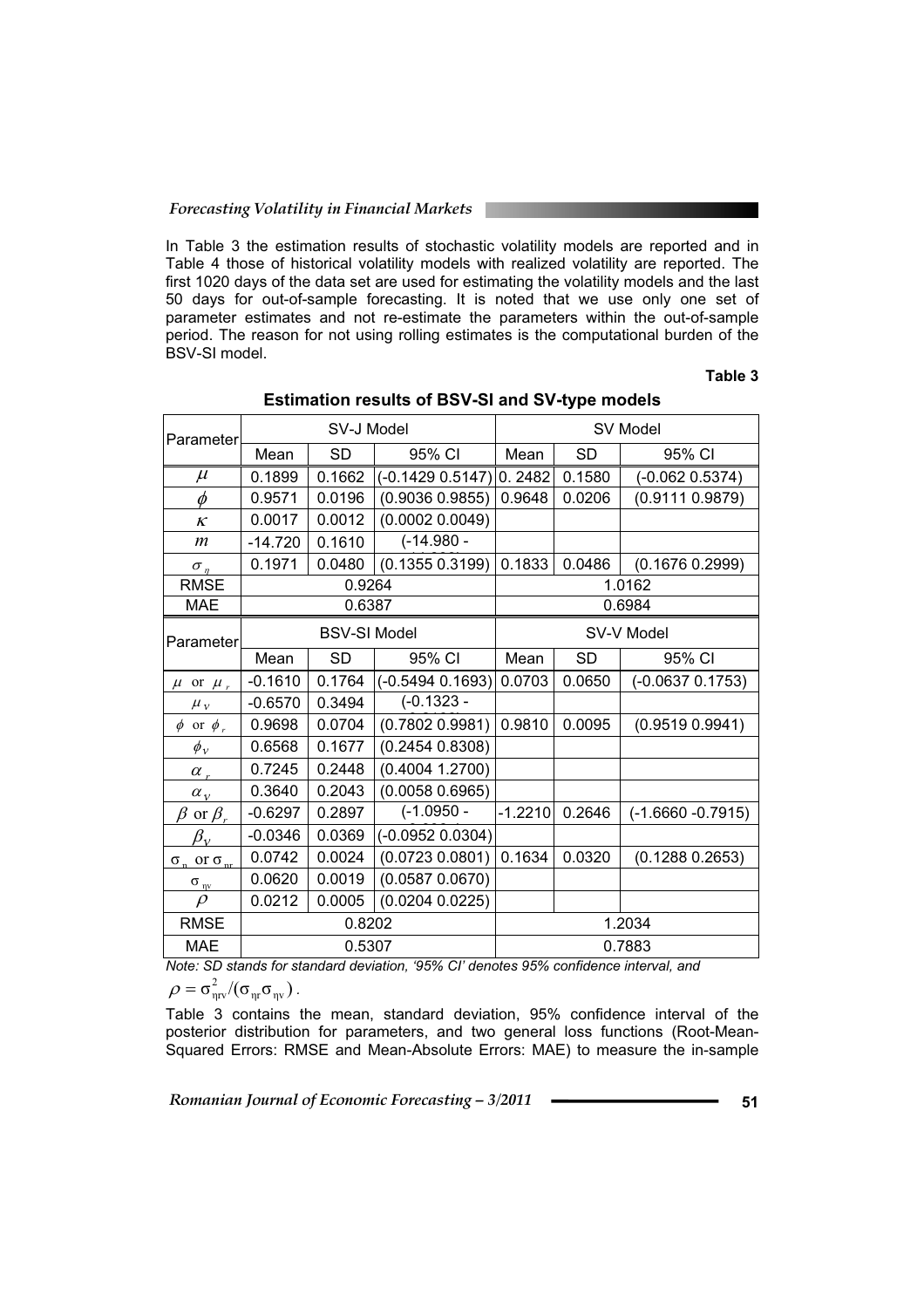forecasting accuracy of the models. The loss functions are presented in the following equations:

RMSE = 
$$
\sqrt{T^{-1} \sum_{t=1}^{T} (\sigma_{t+1}^2 - \hat{\sigma}_{t+1}^2)^2}
$$
 MAE =  $T^{-1} \sum_{t=1}^{T} |\sigma_{t+1}^2 - \hat{\sigma}_{t+1}^2|$ 

where:  $\sigma^2_{t+1}$  is the actual volatility and  $\hat{\sigma}^2_{t+1}$  is the predicted volatility obtained from volatility models. It is argued earlier that the actual volatility is not observable.

Thus, we use realized volatility (2.5) as a proxy for the actual volatility<sup>14</sup> so that the forecast error here is obtained from the difference between realized volatility and predicted volatility.

**Table 4**

|                                                                                                  | <b>AR-RV Model</b> |        |             | <b>HAR-RV Model</b> |        |  |
|--------------------------------------------------------------------------------------------------|--------------------|--------|-------------|---------------------|--------|--|
| Parameter                                                                                        | Estimate           | S.E.   |             | Estimate            | S.E.   |  |
| $b_0$                                                                                            | 0.1323             | 0.0428 | $b_0$       | 0.1314              | 0.0510 |  |
| $b_1$                                                                                            | 0.4715             | 0.0638 | $b_D$       | 0.4179              | 0.1020 |  |
| b <sub>2</sub>                                                                                   | 0.1359             | 0.0640 | $b_W$       | 0.2954              | 0.1115 |  |
| $b_3$                                                                                            | 0.0317             | 0.0507 | $b_M$       | 0.1625              | 0.0947 |  |
|                                                                                                  |                    |        |             |                     |        |  |
| $b_{16}$                                                                                         | 0.0418             | 0.0331 |             |                     |        |  |
| $b_{17}$                                                                                         | 0.1045             | 0.0403 |             |                     |        |  |
| <b>RMSE</b>                                                                                      | 0.6724             |        | <b>RMSE</b> | 0.6878              |        |  |
| <b>MAE</b>                                                                                       | 0.3957             |        | <b>MAE</b>  | 0.4004              |        |  |
| Neter O.E. in other doed presented are probabled by Neurou Ment botage dealership the consistent |                    |        |             |                     |        |  |

**Estimation results of realized volatility models** 

*Note: S.E. is standard errors that are calculated by Newey-West heteroskedasticity consistent covariance matrix estimator.* 

The estimation results of SV-type models show that the parameter of volatility persistence  $\phi$  is highly credible and its values in all models are close to, but less than unity. This implies high persistence in the volatility process which may be useful for purpose of forecasting conditional volatility (Akgiray, 1989). Turning to the results of the HAR-RV model, the estimates for  $b<sub>D</sub>$ ,  $b<sub>W</sub>$ , and  $b<sub>M</sub>$  also support the existence of highly persistent volatility dependence. Interestingly, the high persistence in volatility is not substantially diminished by inclusion of the lagged trading-volume variable, jump variable, or surprising information dummy variable. Whereas this peculiarity is not anticipated, we can attribute it to recent long-term turbulence due to global financial crisis. On the other hand, the estimate of  $\phi_{\rm v}$  is 0.6568 and it reveals that the volatility persistence in the volume process is weaker compared to the return process. This

 $\overline{\phantom{a}}$  $14$  It is known that the integrated volatility is a natural measure of return volatility. Despite the non-observability of integrated volatility, the theory of quadratic variation guarantees that the integrated volatility is converged uniformly in probability by realized volatility as *m* goes to infinity (e.g., Andersen et al., 2001, 2003).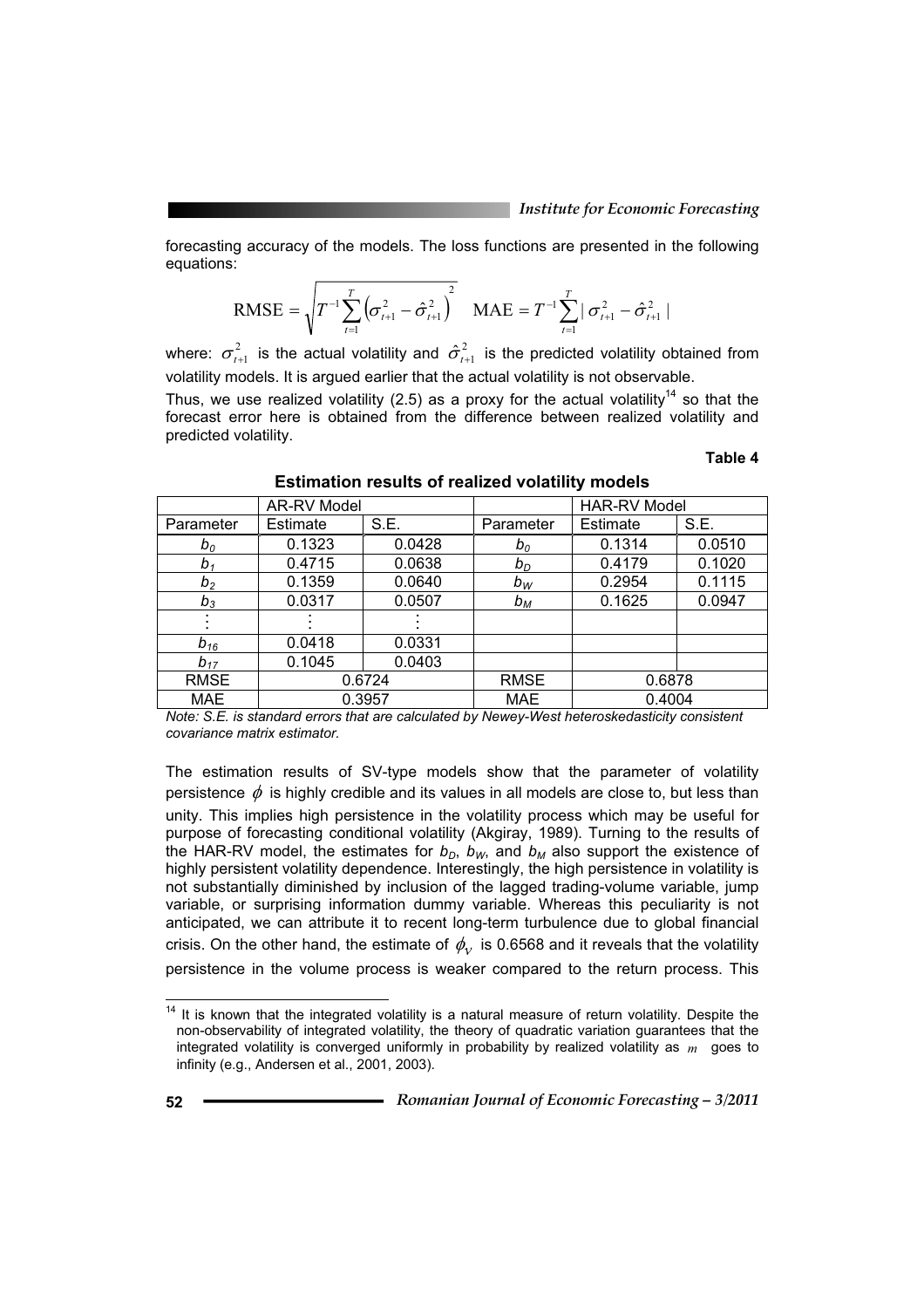feature is also found by Liesenfeld (2001). Another empirical finding reported in this paper indicates that volatility in both daily stock returns and trading volumes is significantly amplified by surprising information and the impact of surprising information on volatility is more prominent for returns rather than trading volumes, i.e.  $\alpha_r$  = 0.7245  $\alpha_v$  = 0.3640.

A nontrivial observation from the plots in Figure 2 is that all SV-type models except the BSV-SI Model significantly over-predict volatility. This can be inferred from the statistical finding that daily squared return residuals are much more noisy estimates than realized volatility. Furthermore, since realized volatility is used to proxy the actual volatility in this study, it is natural to find that SV-type models are inferior to realized volatility models in in-sample forecasts. Based on the RMSE and MAE, the AR-RV model and HAR-RV model are the best and second best fitting models out of the six models, respectively. The difference between the RMSE for the AR-RV model and its nearest apparent competitor, the BSV-SI Model, is about 22 percent.

**Figure 2** 



 *Romanian Journal of Economic Forecasting – 3/2011* **<sup>53</sup>**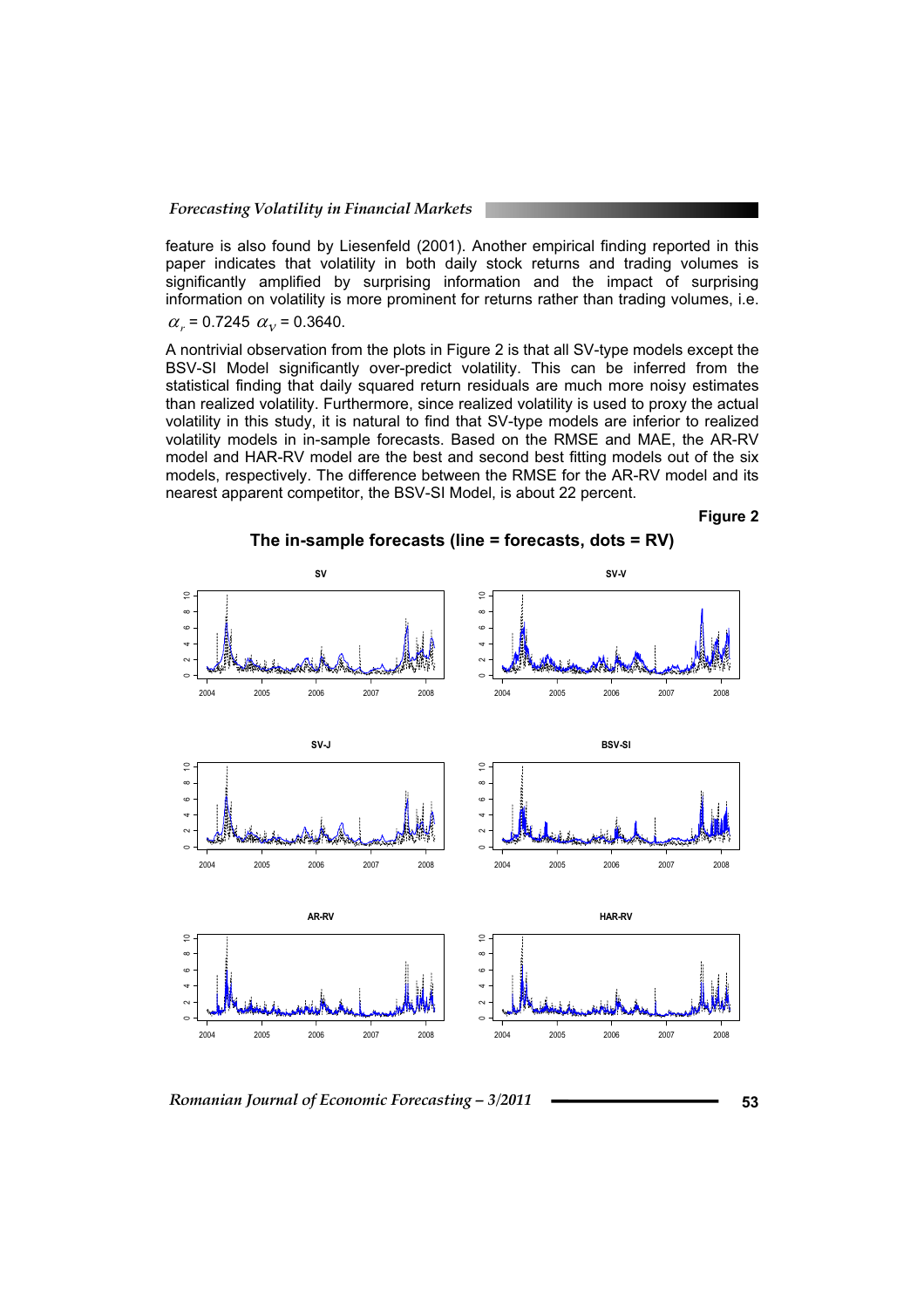Next, we measure the accuracy of the models in forecasting the one-step-ahead (oneday-ahead) conditional volatility via two general loss functions: RMSE, MAE and two more elaborate loss functions: Heteroskedasticity-Adjusted RMSE (HRMSE) and Heteroskedasticity-Adjusted MAE (HMAE), which take into account the heteroskedasticity environment, were considered by West *et al*. (1993), Bollerslev and Ghysels (1996) and others. The heteroskedasticity-adjusted loss functions that may produce reliable results in the highly non-linear environment are defined by the following equations:

$$
\text{HRMSE} = \sqrt{T^{-1} \sum_{t=1}^{T} \left( \frac{\sigma_{t+1}^2}{\hat{\sigma}_{t+1}^2} - 1 \right)^2} \quad \text{HMAE} = T^{-1} \sum_{t=1}^{T} \left| \frac{\sigma_{t+1}^2}{\hat{\sigma}_{t+1}^2} - 1 \right|
$$

where: *T* is the total number of observations.

**Table 5**

|          |              | <b>BSV-SI</b>                     | <b>SV</b>               | SV-J                    | SV-V                  | AR-RV              | HAR-RV                   |
|----------|--------------|-----------------------------------|-------------------------|-------------------------|-----------------------|--------------------|--------------------------|
| $D=5$    | <b>RMSE</b>  | $0.3481$ ①                        | $0.5963$ $\circledcirc$ | $0.4398$ ②              | $1.0742$ $@$          | $0.6272$ ①         | $0.5636$ ③               |
|          | <b>MAE</b>   | $0.3010 \text{ O}$                | $0.5295$ ①              | $0.3627$ ②              | $0.8731$ $@$          | $0.4377$ ③         | $0.4933 \; \circled{4}$  |
|          | <b>HRMSE</b> | $0.4046$ 3                        | $0.4543$ ①              | $0.3855 \circledcirc$   | $0.5387$ $@$          | $0.3995$ ②         | $0.4361 \circledcirc$    |
|          | HMAE         | $0.3592$ ③                        | $0.4040$ ①              | $0.3252$ ②              | $0.4822 \circledcirc$ | $0.3236 \text{ O}$ | $0.3989 \; \circledcirc$ |
|          | RMSE         | $0.3306 \text{ O}$                | 0.6392@                 | $0.4308$ 2              | 1.1586 $\circled$     | $0.5074$ (5)       | $0.4466$ 3               |
| $D = 10$ | <b>MAE</b>   | $0.2839$ ①                        | 0.5842(5)               | $0.3661$ (2)            | 1.0489@               | 0.3876(4)          | $0.3771$ $(3)$           |
|          | <b>HRMSE</b> | 0.3781<br>$\left( \Gamma \right)$ | $0.4883$ (5)            | $0.4002$ 3              | 0.6021<br>(6)         | 0.4077(4)          | $0.3978$ 2               |
|          | HMAE         | $0.3292$ (1)                      | $0.4469$ (5)            | $0.3436$ 2              | 0.5673(6)             | $0.3613$ 3         | 0.3631<br>(4)            |
|          | <b>RMSE</b>  | $0.7229$ (1)                      | $0.8853$ (5)            | 0.9432(4)               | 1.1283(6)             | 0.8011(2)          | $0.8193$ 3               |
| $D=20$   | MAE          | $0.5149$ (1)                      | $0.7043$ (5)            | $0.6461$ 4              | $0.9509$ $@$          | $0.5899$ 2         | $0.6012$ 3               |
|          | <b>HRMSE</b> | $0.5192$ (1)                      | $0.6954$ 3              | 1.1402 $@$              | $0.6037$ 2            | $0.7814$ (5)       | 0.7672(4)                |
|          | HMAE         | $0.4338$ (1)                      | $0.5485$ 3              | 0.7205(6)               | $0.5266$ 2            | 0.5670(4)          | $0.5712$ (5)             |
| $D=50$   | <b>RMSE</b>  | $0.5469$ (1)                      | $0.7463$ $\circled{5}$  | 0.6378(4)               | $1.0326$ $@$          | $0.5871$ (2)       | $0.5974$ $\circled{3}$   |
|          | <b>MAE</b>   | $0.4112 \; (4)$                   | 0.6342(5)               | 0.4071<br>$\circled{3}$ | $0.9104$ (6)          | $0.4053$ (1)       | $0.4093$ 2               |
|          | <b>HRMSE</b> | $0.4660$ (1)                      | $0.6040$ 3              | 0.7835(6)               | $0.6042 \text{ (4)}$  | $0.6128$ (5)       | $0.5737$ 2               |
|          | HMAE         | $0.4016$ (1)                      | $0.5154$ (5)            | 0.4892(4)               | 0.5529(6)             | $0.4398$ 3         | 0.4215(2)                |

Out-of-sample forecasting criteria (evaluated against  $\sigma^2_{t+1} = \mathrm{RV}_{t+1}$ )

*Note: Numbers inside circles are model rankings for forecasting performance in terms of each loss function. D is the number of days beyond the sample.* 

For out-of-sample volatility forecasting, we consider four periods: two short terms ( $D =$ 5, 10), medium term ( $D = 20$ ) and long term ( $D = 50$ ). The forecast summary statistics from Tables 5 exhibit some features. Most interestingly, in contrast to the results of insample forecasting, the realized volatility models do not dominate over the SV-type models in every category of loss functions. Between the AR-RV and HAR-RV models,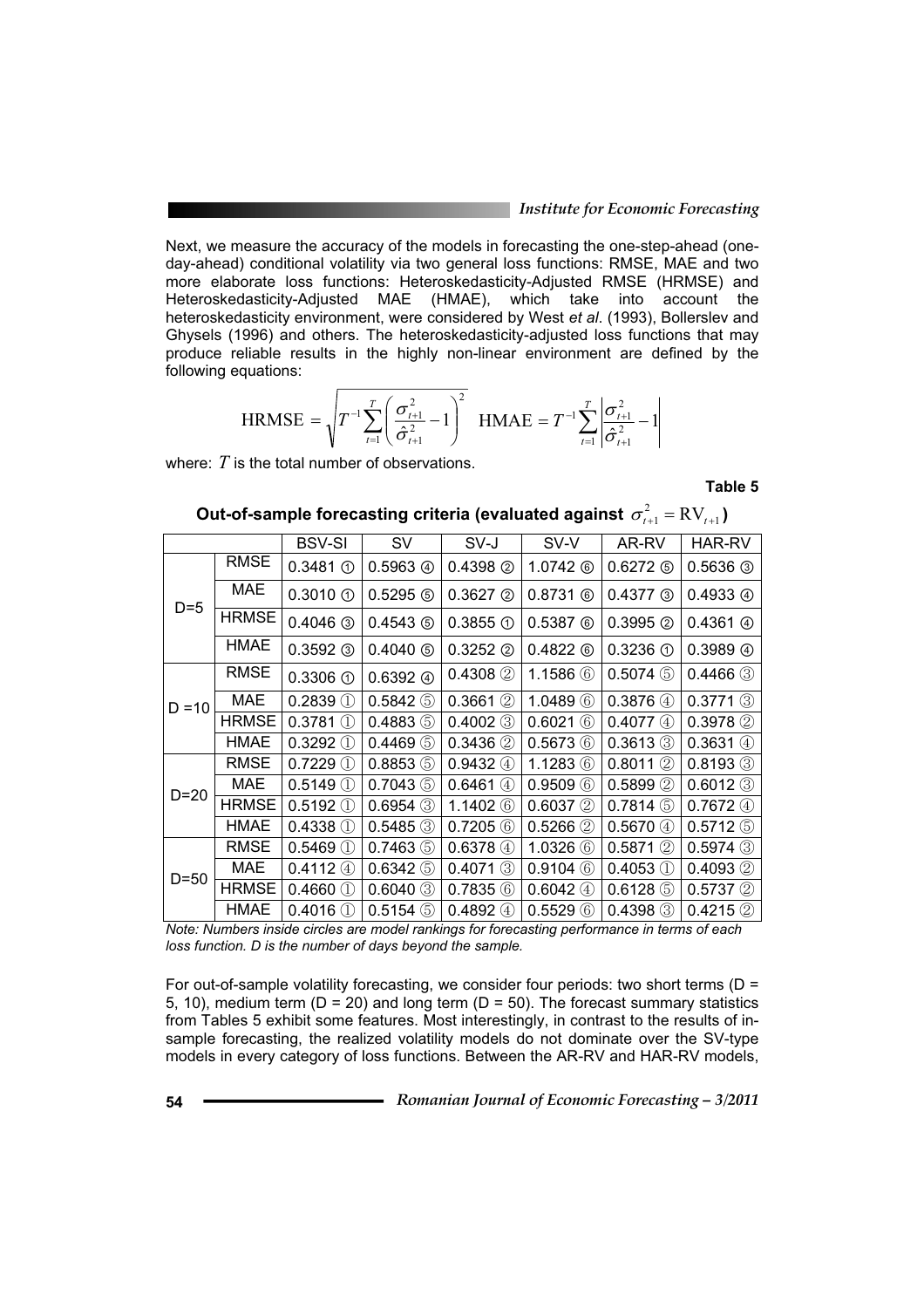there is no clear distinction in accuracy. Although there is no uniformly most accurate model, the BSV-SI Model tends to outperform all other models, whatever the forecast period. It appears that its superiority of forecasting is prominent in short forecasting horizon. For example, in 5-day forecasting period the RMSE for the BSV-SI model is 20.85 percent less than that for the second best model (SV-J model), and 38.24 percent less than that for third best model (HAR-RV model). As anticipated, since other models are likely to be sensitive to long-term turbulence in volatility triggered by surprising information, they tend to over-predict volatility and their forecasting performance are uniformly poor.

For completeness, we also report the model rankings according to each criterion. In terms of the model rankings, the BSV-SI Model is remarkably superior to other models. In particular, the RMSE ranks the BSV-SI Model first across all forecasting periods. Besides the BSV-SI Model, the SV-J model provide more accurate forecasts when the forecasting period is shorter, whereas the realized volatility models do so as forecasting period is longer. For instance, the HRMSE ranks the SV-J model first in 5 day horizon and the MAE ranks the AR-RV model first in 50-day horizon. Overall, it is worthwhile to note that although the empirical results only apply to the Korean financial market, they confirm the important role of surprising information in volatility forecasting.

## **5. Discussion and Conclusions**

Forecasting the volatilities of asset returns has been a central theme in the recent literature of financial economics. Yet, no research has focused on the role of surprising information in forecasting volatility. By definition, surprising information causes exceptionally high volatility and persistence. Therefore, this paper argues that standard models that fail to account for surprising information may over-predict volatility and suffer from poor forecasting performance. In addition, it is well known that trading volume as a proxy for the rate of information flow to the stock market is a matter for volatility forecasting. Therefore, on the basis of the extension of the modified MDH this paper has proposed a bivariate stochastic volatility model with surprising information (BSV-SI), which is also designed to capture the dynamics of returns and trading volume. This paper has presented a reliable method for detecting days with surprising information using Khmaladze's approach extended to quantile regression setting. Furthermore, from a practical perspective, the paper has demonstrated that the MCMC provides an efficient method of estimating the model.

To evaluate predictability of the BSV-SI model as compared with other volatility models, we have used five-minute frequency data on KOSPI and daily trading volume data in the stock market of South Korea, covering the period from January 2, 2004 to April 30, 2008. Empirical results show that although the AR-RV and HAR-RV models dominate SV type models in in-sample forecasting, this domination does not extend to out-of-sample forecasting. Despite the inexistence of a uniformly most accurate model, it is obvious that the BSV-SI model does provide more accurate volatility forecasts than realized volatility models and other standard SV models in the empirical study with KOSPI data. The accuracy gains are fairly robust with respect to loss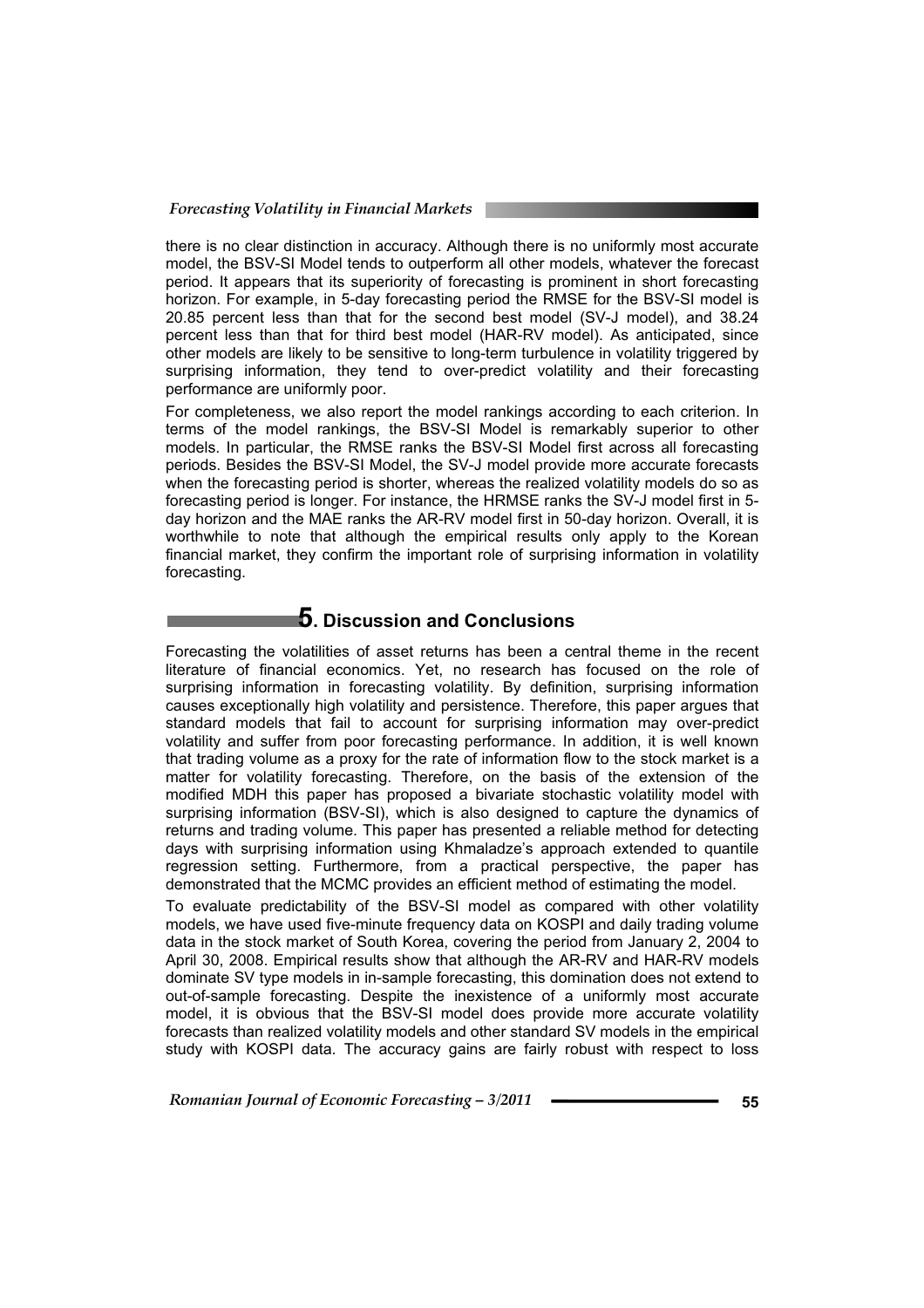functions and forecasting periods. As such, these empirical results clearly demonstrate the important role that surprising information and trading volumes play in volatility forecasting.

In this research stream there are some of important next steps: First, we need to consider asymmetry in volatility that is well-known phenomenon in financial markets. Including this asymmetry into the BSV-SI model may improve the performance in forecasting future volatility significantly. Second, it is necessary to develop a more sophisticated test statistic for detecting surprising information or extension of Koenker and Xiao's (2002) approach, which does not require the assumption of identical and independent distribution of error terms in quantile regression. Third, it is important to investigate whether the considerable accuracy gain of the BSV-SI model may be obtained when other data samples are employed from a variety of markets (e.g. foreign exchange market, option market, or forward market). Thus, we leave further work along these lines for future research.

#### **Acknowledgements**

I would also like to express my appreciation to J.E. Song, Y.Y. Kim, C.H. Hwang and seminar participants at the Financial Economic Meeting for their valuable comments. The present research was conducted by the research fund of Dankook University in 2009.

## **References**

- Admati, A.R. and Pfleiderer, P., 1988. A theory of intraday patterns: Volume and price variability. *Review of Financial Studies,* 1, pp.3-40.
- Akgiray, V. 1989. Conditional heteroscedasticity in time series of stock returns: Evidence and forecasts. *Journal of Business*, 62, pp.55-80.
- Alizadeh, S. Brandt, M. W. and Diebold, F. X., 2002. Range-based estimation of stochastic volatility models. *Journal of Finance*, 57, pp.1047-1091.
- Andersen, T.G. 1996. Return volatility and trading volume: An information flow interpretation of stochastic volatility. *Journal of Finance*, 51, pp.169- 204.
- Andersen, T.G. Bollerslev, T. Diebold, F.X. and Ebens, H., 2001. The distribution of realized stock return volatility. *Journal of Financial Economics*, 61, pp.43-76.
- Andersen, T.G. Bollerslev, T. Diebold, F. X. and Labys, P., 2003. Modeling and forecasting realized volatility. *Econometrica*, 71, pp.579-625.
- Andersen, T.G. Bollerslev, T. and Meddahi, N., 2004. Analytic evaluation of volatility forecasts. *International Economic Review*, 45:1079–1110.
- Asai, M., McAeer, M. and Yu, J., 2006. Multivariate stochastic volatility: A review. *Econometric Reviews*, 25, pp.145-175.
- Bandi, F.M. and Russell, J.R., 2008. Microstructure noise, realized variance, and optimal sampling. *Review of Economic Studies*, 75, pp.339-369.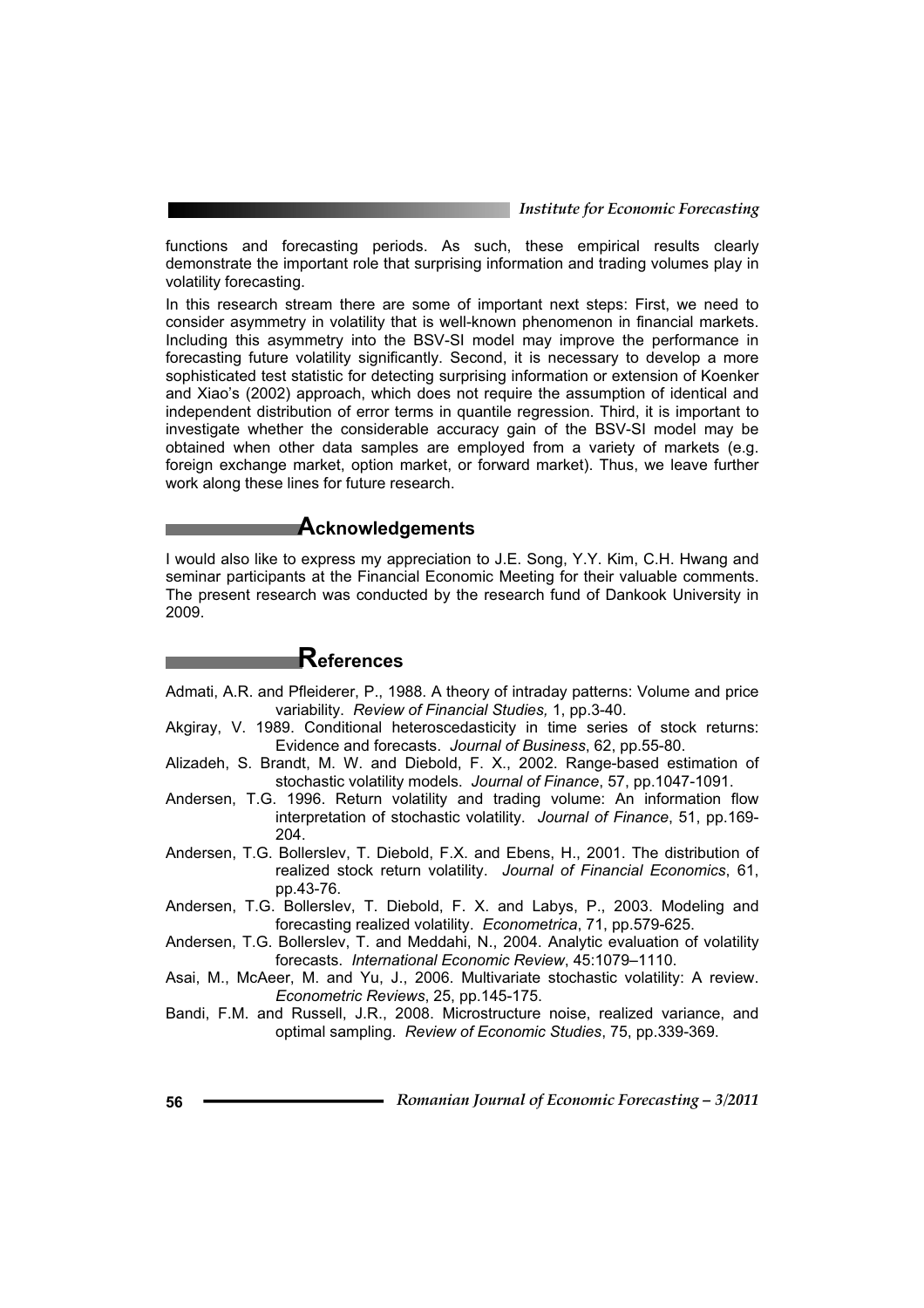- Bollerslev, T., 1986. Generalized autoregressive conditional heteroskedasticity, *Journal of Econometrics.* 31, pp.307-327.
- Bollerslev, T. and Ghysels, E., 1996. Periodic autoregressive conditional heteroskedasticity. *Journal of Business and Economic Statistics*, 14(2), pp.139-151
- Broto, C. and Ruiz, E., 2004. Estimation methods for stochastic volatility models: a survey. *Journal of Economic Surveys*, 18, pp.613–649.
- Chib, S. Nardari, F. and Shephard, N., 2002. Markov chain Monte Carlo methods for stochastic volatility models. *Journal of Econometrics*, 108, pp.281- 316.
- Clark, P.K. 1973. A subordinated stochastic process model with finite variance for speculative process. *Econometrica* , 41, pp.135-155.
- Corsi, F., 2004. A simple long memory model of realized volatility. Manuscript, University of Lugano.
- Copeland, T.E., 1976. A model of asset trading under the assumption of sequential information arrival. *Journal of Finance,* 31, pp.1149-1168.
- Dickey, D. and Fuller, W.A., 1979. Distribution of the estimates for autoregressive time series with a unit root. *Journal of the American Statistical Association*, 74, pp.427-431.
- Easley, D. Kiefer, N.M., O'Hara, M. and Paperman, J. B., 1996. Liquidity, information, and infrequently traded stocks. *Journal of Finance*, 51(4), pp.1405- 1436.
- Eraker, B. Johannes, M. S. and Polson, N. G., 2003. The impact of jumps in volatility and returns. *Journal of Finance*, 58, pp.1269-1300.
- Ghysels, E. Harvey, A. and Renault, E., 1996. Stochastic volatility". In: Rao, C.R., Maddala, G.S. (Eds.), Statistical Methods in Finance, North-Holland, Amsterdam, pp. 119-191.
- Glosten, L.R. and Milgrom, P.R., 1985. Bid, ask and transaction prices in a specialist market with heterogeneously informed traders. *Journal of Financial Economics*, 14(1), pp.71-100.
- Harvey, A.C. Ruiz, E. and Shepard, N., 1994. Multivariate stochastic variance models. *Review of Economic Studies*, 61, pp.247-264.
- Hansen, P.R. and Lunde, A., 2006. Realized variance and market microstructure noise. *Journal of Business and Economic Statistics*, 24(2), pp.127– 161.
- Heynen, R.C. and Kat, H.M., 1994. Volatility prediction: A comparison of stochastic volatility, GARCH(1,1) and EGARCH(1,1) models. *Journal of Derivatives*, 2, pp.50-65.
- Jacquier, E. Polson, N.G. and Rossi, P.E., 1994. Bayesian analysis of stochastic volatility models (with discussion). *Journal of Business and Economic Statistics*, 12(4), pp.371-417.
- Jorion, P., 1996. Risk and turnover in the foreign exchange market". In: Frankel, Galli and Giovannini (Eds.) *The Microstructure of foreign exchange markets*, University of Chicago Press, Chicago, pp. 19-36.
- Khmaladze, E.V., 1981. Martingale approach in the theory of goodness-of-fit tests. *Theory of Probability and its Applications*, 26, pp.240-257.